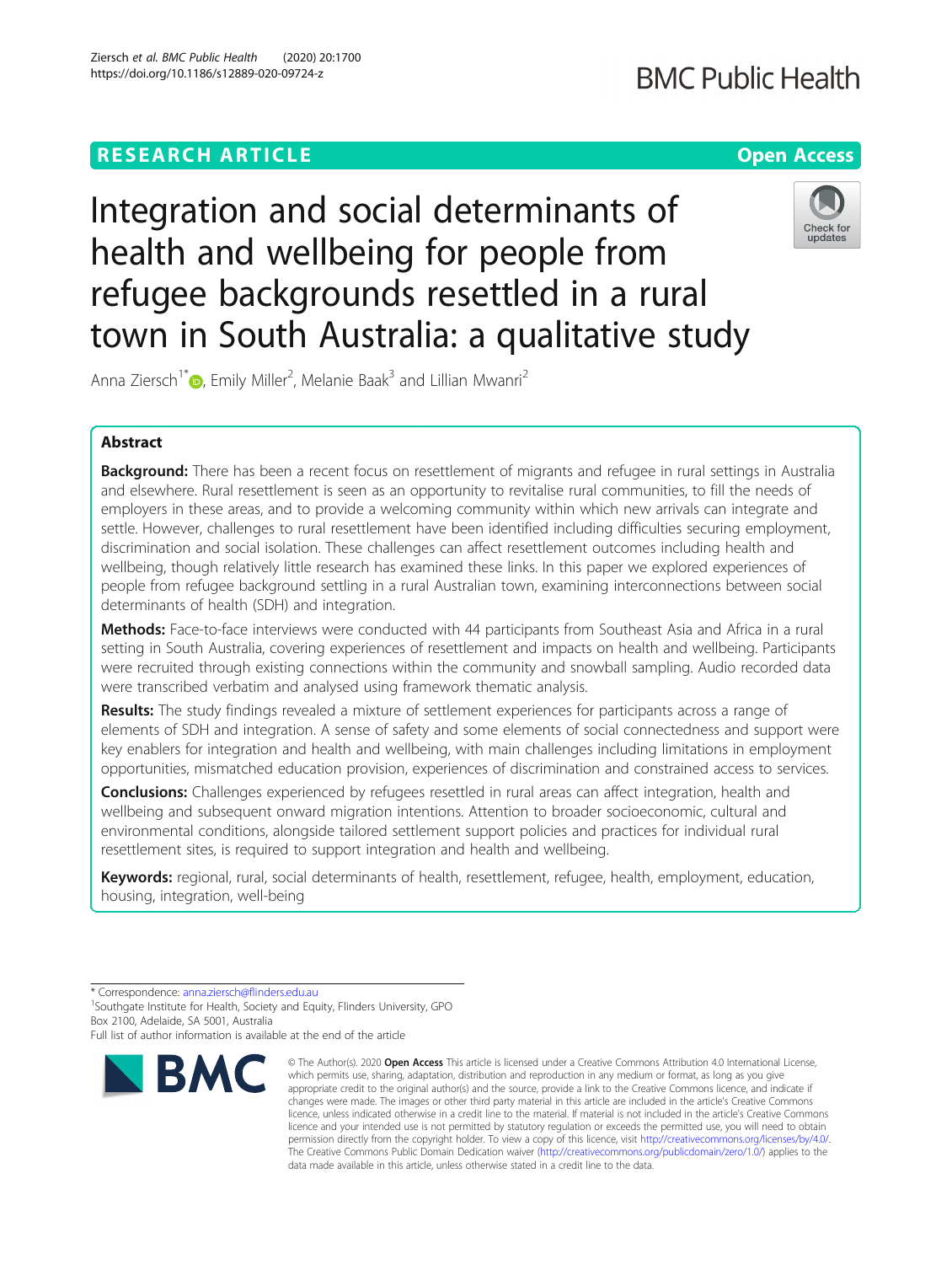# Background

Globally, there are currently almost 80 million forcibly displaced people, including 26 million refugees and over 4 million asylum seekers [[1\]](#page-13-0). Refugees and asylum seekers flee their countries because of persecution, war and/or violence and many are exposed to torture and trauma [\[2](#page-13-0)]. These pre migration factors and also postmigration factors including challenges settling in a new country like learning a new language, securing employment and making social connections, mean that refugee status is associated with poorer health outcomes, particularly mental health [\[3](#page-13-0), [4\]](#page-13-0). There is a need to unpack the complex post-resettlement pathways contributing to this inequity. A consideration of integration and the social determinants of health (SDH) offers insights into this [[5\]](#page-13-0). Research with a focus on SDH has proliferated in the last decade  $[6]$  $[6]$  and connections between aspects of integration and health are beginning to be highlighted [\[7](#page-13-0)]. However, experiences of SDH for people from migrant or refugee backgrounds are less well documented overall, particularly in nonmetropolitan resettlement settings [\[8](#page-13-0)]. As rural resettlement priorities are increasingly a focus of governments, particularly in Australia, understanding the relationships between integration and SDH in these environments is key to successful resettlement outcomes [[9](#page-13-0)– [11\]](#page-13-0). In this paper we focus on experiences of people from refugee backgrounds settling in a rural Australian town and examine the interplay between integration and health and wellbeing in this context, in order to inform settlement policy and practice.

#### Integration and the social determinants of health

SDH are the 'conditions in which people are born, grow, work, live, and age...[which] are shaped by the distribution of money, power and resources at global, national and local levels' [\[12](#page-13-0)]. SDH can be considered to be 'the causes of the causes' of health inequities [[13\]](#page-13-0). Dahlgren and Whitehead [\[14](#page-13-0)] in their influential SDH model highlight relevant conditions at various levels that affect health - individual factors (e.g. age, sex), individual lifestyle factors (e.g. exercise, smoking), social and community networks, living and working conditions (e.g. education, work environment, housing) and general socioeconomic, cultural and environmental conditions. For people from refugee backgrounds in resettlement contexts, some of these conditions of life impact not only on health outcomes, but also the experience of settlement, with integration an integral part of that process.

Integration is a contested concept  $[15–20]$  $[15–20]$  $[15–20]$  $[15–20]$  but is understood here as a two-way process of adaptation that occurs between people arriving in a new place and the receiving communities [\[19](#page-13-0), [21](#page-13-0)]. In countries of resettlement, facilitating successful integration can have multiple social,

economic and health benefits for both refugees and receiving communities - likewise challenges to integration can have detrimental effects for all [\[15,](#page-13-0) [19](#page-13-0), [21](#page-13-0)–[27](#page-13-0)].

Ager and Strang's [\[19](#page-13-0), [21\]](#page-13-0)'s influential framework of integration includes ten indicators of integration across four domains. In the 'Means and Markers' domain, housing, education and employment, and also health, are seen as markers of, and also a means to, successful integration. The 'Social Connection' domain comprises social bonds, bridges and linkages. 'Facilitators' includes language and cultural knowledge, and safety and stability, and 'Foundation' deals with rights and citizenship. This model overlaps considerably with Dahlgren and Whitehead's work on the determinants of health and the shared markers of SDH and integration include education, housing, and employment, with social connections and networks as key facilitators in both frameworks, and health an element of interest for both. Hence, the ways in which people from refugee backgrounds are able to settle in new places, through accessing appropriate services, jobs, schools, housing and community networks can ultimately affect their health outcomes [\[5\]](#page-13-0). Thus, there are key intersections between elements of integration and SDH that are important foci for researchers, service providers and policy makers working towards successful resettlement outcomes. While a SDH approach can offer important insights into how social factors beyond individual behaviours, such as those involved in integration, influence health [[12,](#page-13-0) [13,](#page-13-0) [28](#page-13-0)], there has been relatively little literature that has explicitly linked refugee integration and the social determinants of health [[5,](#page-13-0) [29,](#page-13-0) [30\]](#page-13-0).

#### Regional resettlement in Australia

Globally, displaced people most often continue life, if possible, in neighbouring regions [[1](#page-13-0)]. Less than 1 % of refugees are resettled in countries of the global north, such as Australia  $[31]$  $[31]$  $[31]$ . The total number of resettlement places offered by Australia has fluctuated somewhat over time, with an annual total of 18,750 places for the 2018– 2019 period [\[32\]](#page-14-0), a figure which represents less than 10 % of net migration to Australia [\[33](#page-14-0)].

Historically, people from refugee backgrounds settling in Australia tended to move into cities where services are more available and accessible. In recent times the Australian government has prioritised rural settlement termed regional settlement in the Australian vernacular - for both temporary migrants and permanent new residents [\[9](#page-13-0), [34](#page-14-0)–[36](#page-14-0)]. As a result, the proportion of people with refugee backgrounds in rural towns has increased significantly over the past decade [\[34](#page-14-0), [35\]](#page-14-0). This formal rural settlement focus is relatively unique. Internationally, there have been dispersal programs, particularly in Europe in managing large influxes of asylum seekers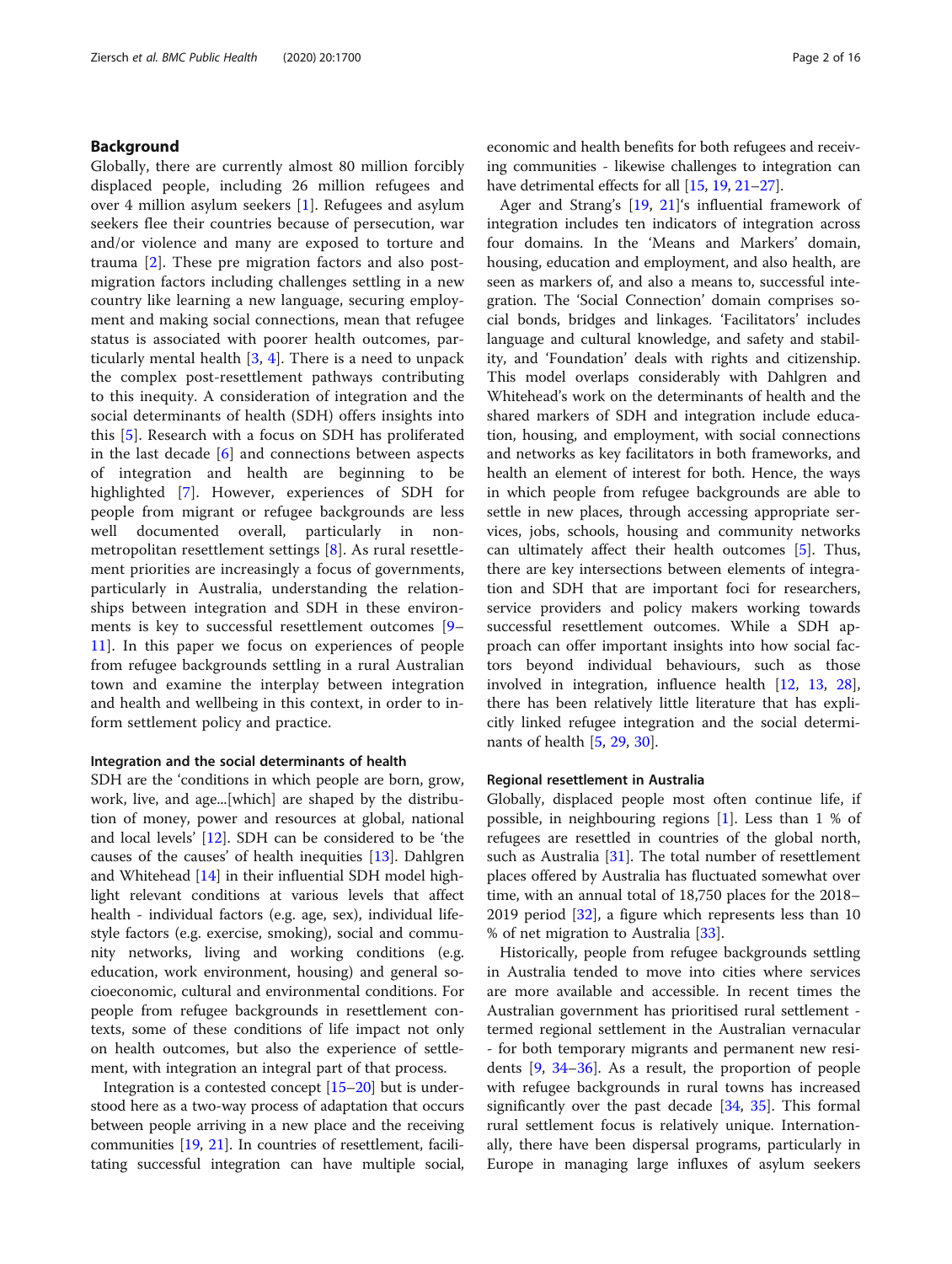[[37](#page-14-0)–[39](#page-14-0)]. However, these have been more to smaller cities rather than rural or regional areas, and in many cases have involved compulsory elements and punitive measures. In some countries, such as Canada, greater numbers of refugees have settled in rural areas through community sponsored refugee settlement [[40\]](#page-14-0), rather than a targeted government program.

The prioritisation of rural resettlement is pursued for a variety of reasons. In Australia it is viewed as a way to revitalise rural communities, to fill the needs of employers in these areas, and to provide a welcoming community within which people can integrate and settle [[41](#page-14-0), [42\]](#page-14-0). Rural resettlement policy in Australia has tended to settle people from similar cultural backgrounds in clusters in specific towns throughout the country  $[41, 43]$  $[41, 43]$  $[41, 43]$  $[41, 43]$  – for example, the town of interest in this study has concentrations of people from Burma/Myanmar and the Democratic Republic of Congo.

The potential for rural resettlement policy priorities to benefit rural towns as a whole, and migrant or refugee individuals, families and communities is counterbalanced by the potential challenges presented in rural settings. Economic and employment factors are vital to successful settlement [\[44](#page-14-0)], and people from refugee backgrounds may show willingness to work in jobs that are less desirable, hence filling employment niches [\[43\]](#page-14-0). However, work satisfaction may be limited in these jobs, and social aspects of wellbeing and life satisfaction are also crucial [[45\]](#page-14-0), particularly as a major rationale for humanitarian resettlement is that people are supported to live a safe and connected life in their new community [\[9](#page-13-0)].

In Australia the humanitarian settlement scheme offers settlement services to people during the initial settlement phase. The support includes help with familiarizing with local services, free attendance at English language classes, and temporary housing. This support is only short term (at the time of data collection up to 6 to 12 months) and people are eventually expected to transition to less specialised services and to be successful in providing for themselves within the Australian systems. The ways in which towns are able to offer services and employment, as well as a welcoming community, have a strong impact on integration and SDH for people from refugee backgrounds [[41](#page-14-0)], and hence on their ongoing health and wellbeing [[46](#page-14-0)]. This is particularly important initially as focused settlement support services may be more limited in rural areas [[47](#page-14-0)], and longitudinally as settlement services are replaced by expectations that people will access nonspecialist services. Health and wellbeing in the initial stages of settlement can be quite different as time in a new home country goes on [[48\]](#page-14-0). 'Mainstream' services may have little understanding of the unique experiences and skills of people from refugee backgrounds [\[49\]](#page-14-0). Overall settlement outcomes may differ depending on various factors including, for example, employment [\[50\]](#page-14-0), gender [[51](#page-14-0)], age [\[52\]](#page-14-0), or housing [\[53\]](#page-14-0).

Research investigating the broad resettlement experiences for people from refugee backgrounds in high income countries has proliferated in recent years [\[54](#page-14-0)], however less research has focused on the experiences of refugees in regional or rural areas, particularly regarding health in those environments [\[55](#page-14-0)], and there is very limited research outside Australia on the experiences of refugees in regional or rural areas. The research that has been conducted has indicated that successful settlement is dependent on a number of factors [\[11](#page-13-0), [47](#page-14-0), [56,](#page-14-0) [57\]](#page-14-0) such as attitudes of the host community  $[41]$  $[41]$ ; rural employment opportunities [[58\]](#page-14-0); and size and connections of the incoming community [\[59](#page-14-0)], and highlights the importance of local contexts for refugee resettlement [\[15](#page-13-0), [60](#page-14-0)].

Here we report on a study with participants from refugee backgrounds who had settled in a rural town in South Australia, which aimed to examine how integration factors and SDH were experienced by new arrivals. We detail the ways in which key SDH including social connections, employment, education, housing and access to health services influence the settlement and integration of recent arrivals from refugee backgrounds. We do so in order to develop understanding of the ways that integration affects SDH and vice-versa, and ultimately to use this knowledge to identify practices that contribute to positive resettlement outcomes including health and wellbeing for people from refugee backgrounds and receiving communities.

# Methods

#### Study setting

This study was conducted in a rural town of less than 30,000 people in South Australia during 2016. We will not name this place for confidentiality reasons but shall henceforth refer to it as The Town. Most residents of The Town have Anglo-Australian heritage and nearly 90% speak English at home [[61\]](#page-14-0). On average in Australia approximately 70% of households speak only English at home, indicating that the level of cultural and linguistic diversity in The Town is more limited than in other areas of Australia, particularly urban areas [\[61](#page-14-0)]. Levels of education, median weekly income and occupational level in The Town are below the South Australian and Australian average [\[61](#page-14-0)].

The Town has been a focus for regional resettlement under the Australian federal government's Refugee and Special Humanitarian Program since 2007, with a settlement program for refugees from Burma/Myanmar commencing then, and a more recent program of resettlement for refugees from Africa (largely from the Democratic Republic of Congo). In the 2016 Australian Census, the top language spoken in The Town, other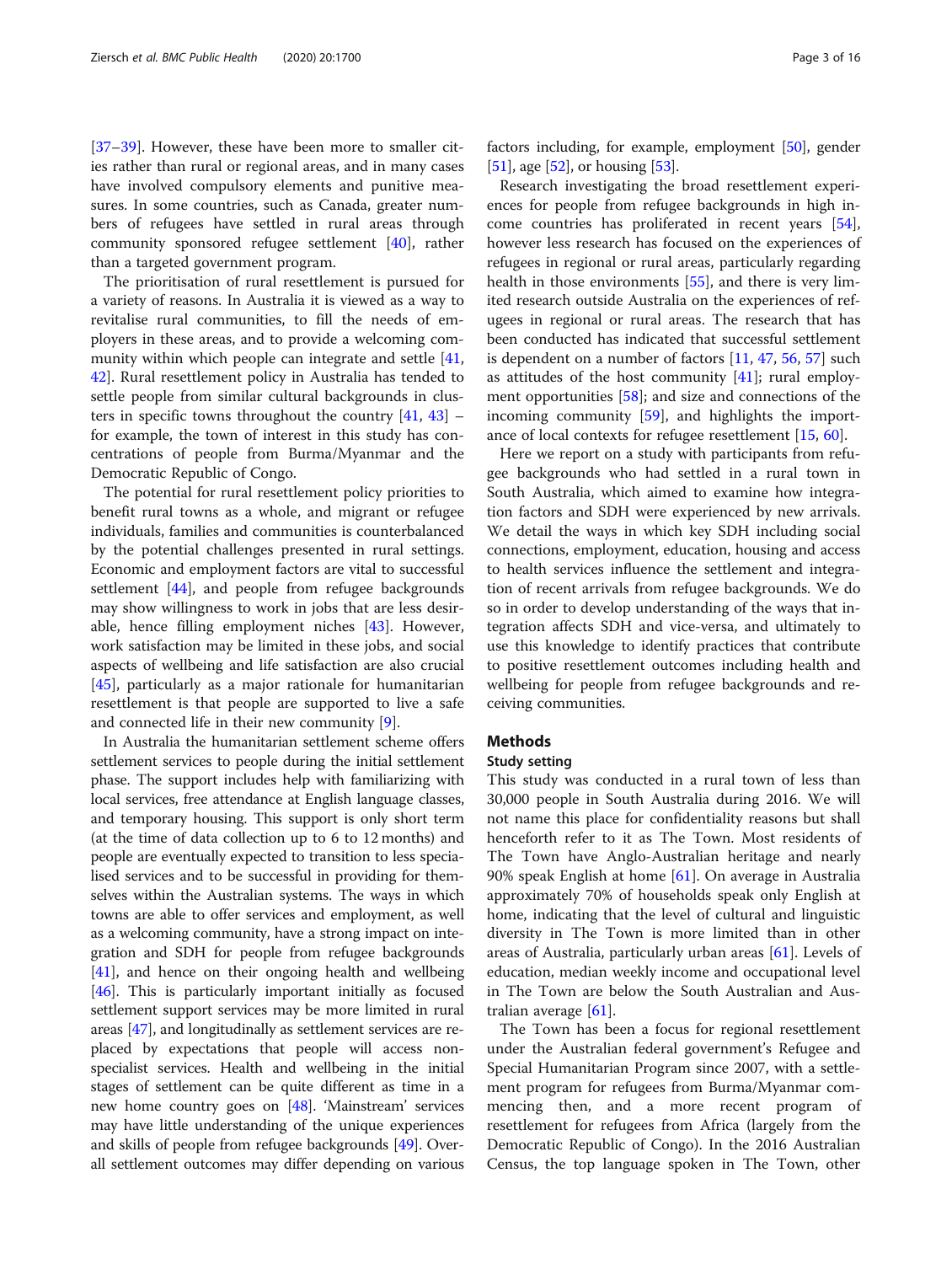than English, was Karen indicating the significance of the this community in the town  $[61]$  $[61]$ .

#### Sampling

The researchers recruited participants through existing connections with two community leaders, community networks and snowball sampling. This method of recruitment was a strength of the project in that it did not rely upon service providers to link researchers to participants, hence participants need not be accessing services to be invited to participate. The researchers explained the aim and scope of the research to a key community leader from each community who then invited other community members to participate. Individuals then referred the researchers on to friends or family who were eligible to be invited to participate by phone or face-toface. No participants directly approached refused.

#### Participant characteristics

In total the study included 44 participants aged between 18 and 68 years of age, with 22 women and 22 men (Table 1). They broadly had backgrounds in Burma/ Myanmar and regions in and around the Democratic Republic of Congo (DRC). For simplicity's sake, we use the term 'Southeast Asia' and 'Africa' to show characteristics of each group, however we would like to acknowledge that the individuals had a diversity of experience and heritage and these terms do not accurately represent this diversity. Almost all had been in Australia for less than 10 years.

#### Interviews

Interviews were conducted in 2016 by a core research team with support from paid interpreters where relevant. All of the team conducting interviews (AZ, LM and

|  |  | Table 1 Participant characteristics |
|--|--|-------------------------------------|
|--|--|-------------------------------------|

| Age Range $(N)$                 |           |            |                                      |                             |  |
|---------------------------------|-----------|------------|--------------------------------------|-----------------------------|--|
|                                 |           |            | $<$ 25 years 26-50 years 51-68 years | Unspecified                 |  |
| Southeast<br>Asia               | 3         | 13         | 5                                    |                             |  |
| Africa                          | 1         | 14         | $\overline{4}$                       | 4 (all older<br>than $25$ ) |  |
| Gender (N)                      |           |            |                                      |                             |  |
|                                 | Male      | Female     |                                      |                             |  |
| Southeast<br>Asia               | 11        | 10         |                                      |                             |  |
| Africa                          | 11        | 12         |                                      |                             |  |
| Length of time in Australia (N) |           |            |                                      |                             |  |
|                                 | < 5 years | 6–10 years | > 10 years                           | <b>Unspecified</b>          |  |
| Southeast Asia                  | 11        | 10         |                                      |                             |  |
| Africa                          | 12        | 8          | 1                                    | $\mathfrak{D}$              |  |

another researcher) were female and were university academics and experienced researchers. Two of the team were from non-migrant backgrounds, with the third originally from Africa. All but two of the participants were not previously known to the interviewers and in the cases of those known someone from the team who did not know the participant conducted the interview. Participants were given a choice of participating using English or with support from interpreters. Interpreters were known to participants and trust was built quickly with researchers over a short time, enabling effective data collection via frank conversations. Interviews were conducted in participant homes and in one case a local hotel room. Incidental people such as family members in the home were verbally informed about the research. Interviews were semi-structured and covered a broad range of experiences of life in The Town including housing, employment, social networks and support, and settlement support (see [Supplementary file\)](#page-13-0). Interviews ceased when data saturation was reached. Interviews ranged from 18 to 63 min with an average of 35 min and field notes were taken during and after the interview.

#### Analysis

Individual interviews were recorded and transcribed, and drawing on grounded theory [\[62](#page-14-0)] analysed inductively using framework analysis which included five stages of analysis – familiarization with the data, development of a coding framework, applying the coding framework, charting the key themes, and mapping and interpretation [[63\]](#page-14-0). Data analysis utilized NVivo Version 11 to assist in the coding of the interview material. Two of the team coded the transcripts and the four researchers worked together to collectively identify the themes outlined below and to interpret the data. The findings were included in a brief summary report which was circulated to the participants through community networks. We include excepts from the interviews below, with participants identified by pseudonym (which includes more than one name for those from Burma/Myanmar to reflect naming conventions), continent of origin and gender.

#### Ethical approval

This study was approved by the Flinders University Social and Behavioural Ethics Committee (project 7101). The researchers ensured that informed consent was obtained prior to commencing the interviews, and interpreters assisted at this stage if required. Participants were given assurances of confidentiality and anonymity and the right to withdraw from the study at any time, and the lack of association of the researchers with services assisted in reassuring potential participants that their access to services was not affected by their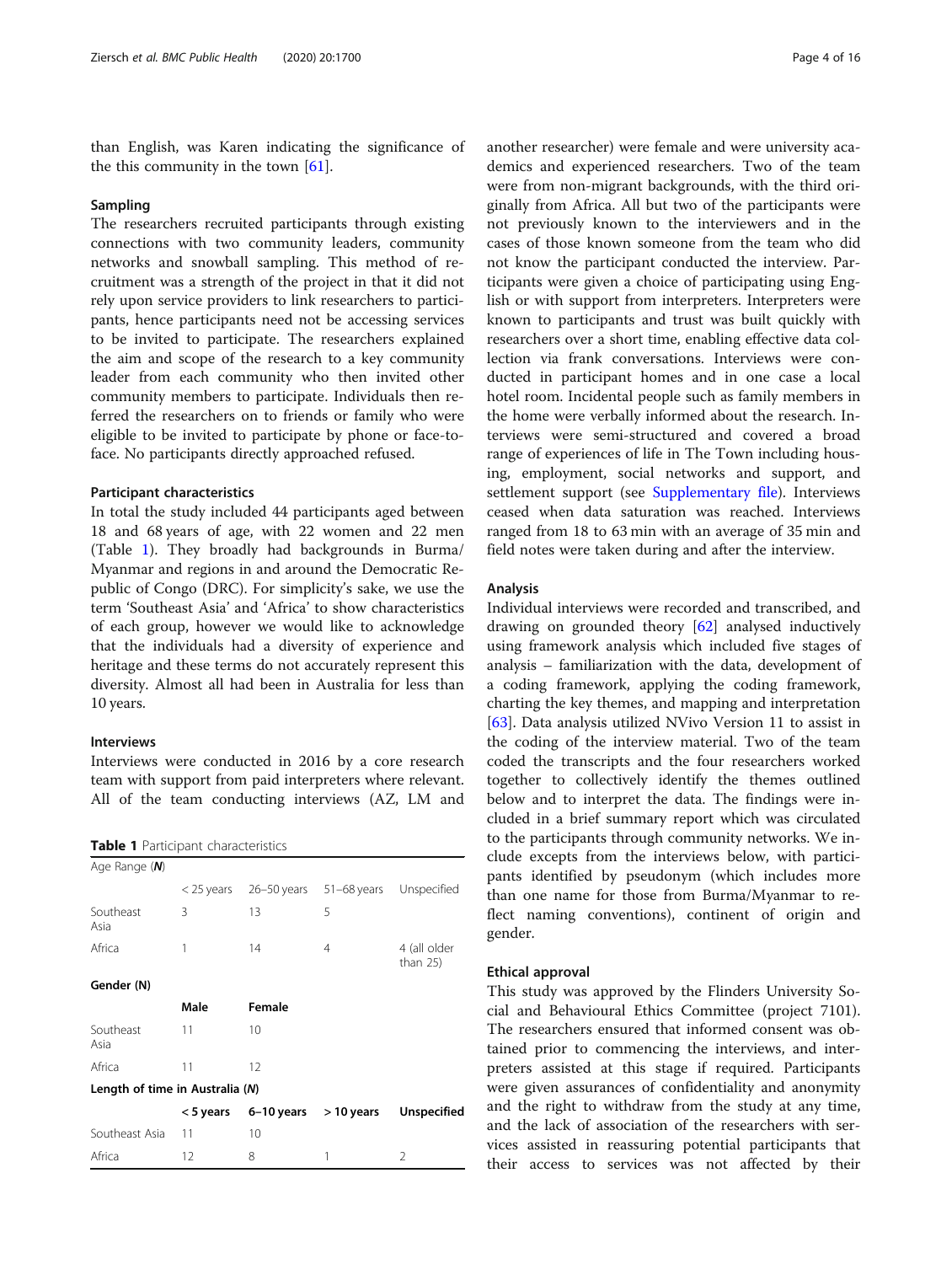participation or otherwise in the research. Interviews largely occurred within the participants homes to ensure that they felt comfortable and in a more empowered position. As noted, interpreters trusted by the participants were used.

# Results

Overall participants were very appreciative of being resettled in Australia. Almost all participants moved straight to The Town upon arrival in Australia, with a few exceptions of people moving to The Town by choice after first living in a capital city. Most were resettled in The Town by the Australian government resettlement program because of existing family connections. Their experiences in The Town reflected a number of health promoting features such as a sense of safety and security, a quiet atmosphere, a good place to raise children, community support and affordability. However, participants also described difficulties securing employment and a churn in education and employment, barriers to community engagement, experiences of racism, a lack of cultural resources, limitations in settlement support, and difficulties in service access due to travel requirements. Participants described a number of specific health concerns such as high blood pressure, heart conditions or diabetes, as well as more generalized issues relating to mental health and wellbeing, particularly stress and sadness. Key links were suggested by participants particularly in relation to issues with employment, discrimination and access to services and impacts on mental health.

In this section, we consider participant's experiences through the lenses of SDH and Ager and Strang's 2008 integration framework. Below we look at key areas of rights and citizenship, safety and belonging, social networks, employment, education, housing and access to services. We then discuss how negative experiences of some of these key elements of integration resulted in secondary migration usually to metropolitan areas for some people. We note the direct intersections between key areas of integration and SDH frameworks including safety and belonging, social networks and support, employment, education, housing and access to services and resources.

# Rights and citizenship

One of the foundational elements of Ager and Strang's framework of integration is the importance of rights and citizenship [\[19](#page-13-0)]. These rights affect how people can access key SDH such as health services, housing, employment and education. In Australia there are a range of legal pathways that people from refugee backgrounds navigate to attain permanent residency and, for some, citizenship. These pathways critically impact experiences

of resettlement. All of the participants in this study were either permanent Australian residents or citizens with refugee backgrounds, hence they legally had a reasonable level of access and rights. We acknowledge the current fraught political and experiential landscape in Australia for people seeking asylum, but these issues are beyond the scope of this work.

# Safety and belonging

A sense of safety and belonging is crucial to positive resettlement experiences, particularly for people who have had a refugee journey that intrinsically involves disrupted or interrupted feelings of safety. A sense of feeling safe was paramount to participants. Participants felt that The Town was a good place to bring up children, away from the dangers of war and persecution, as highlighted here by Celeste:

Celeste: The most important thing about settlement, I just like the way they receive people here and it's just a safe place to be.

Interviewer: Do you think that people feel that when they come here?

Celeste: Yeah, compared to where you are coming from, if it's a place where there is war, even when you go to another country you just feel that relieved. (Celeste, Africa, female).

Anton reiterated this sense of safety:

[The Town] is a good place because it's a place where you can live with your kids in a good condition than big cities [...]. Even friends from there [other cities], they always tell us that 'the place where you live, it's a very, very good place to keep safe your kids for their small age'. (Anton, Africa, male).

However, these feelings of safety were sometimes challenged by experiences of discrimination and racism in the Town. Maung Arkar described how he felt welcomed initially, but as time went on he and his family experienced racism. This made them feel unwelcome and unsafe.

He said that when he came first in Australia he found that the people are very friendly and nice but -- and if we [live here a bit longer] then they are like -- they don't care about much anymore […] sometimes he feels like not safe and […] feeling people don't like me anymore so […] we want to go back to our country. (Maung Arkar (via interpreter), Southeast Asia, male).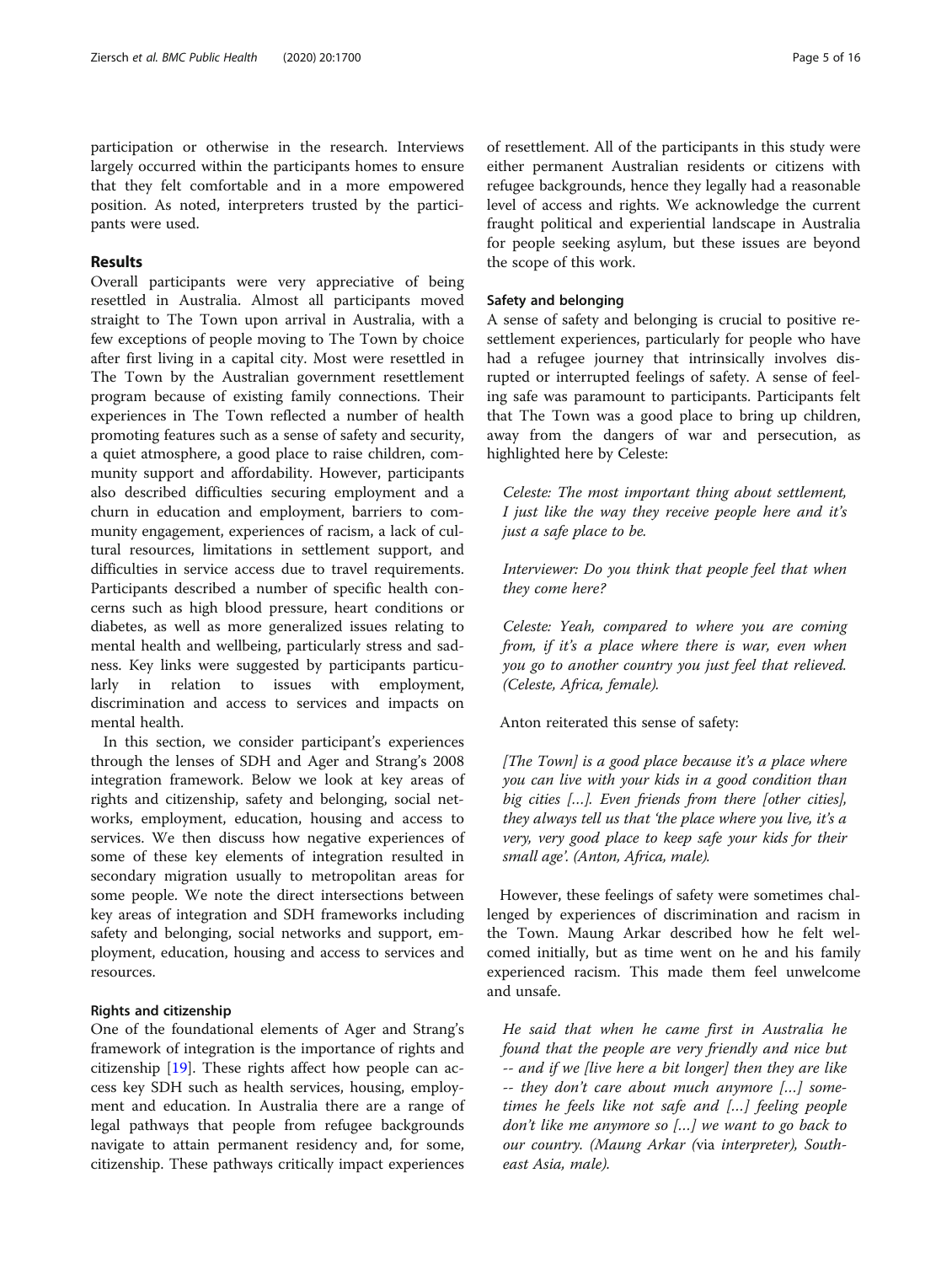Other participants described experiencing discrimination in day-to-day life ("when you go in a shop, some shops …. You just enter in there and someone will just look at you as if they haven't seen you" (Celeste, Africa, female), and in relation to structural interactions with employers or when trying to access services or resources such as housing (see below). These experiences undermined a sense of belonging and safety and integration.

# Social networks and support

A sense of safety and belonging were supported by the connections that participants developed and maintained. These were strongly represented by relationships within cultural and faith communities. Longer term residents of The Town offered some support for newcomers, and in turn these newcomers offered support for others who arrived in later years. For example, Etienne described difficulties in setting up his house including having a broken stove fixed, during which time other African community members, who he did not previously know, provided food and assisted him in having the repairs undertaken.

He was really happy to find some people that did care about him when he had that matter and he was really, really affected and it was really impressed according to him because in time of having that difficult time people came to him and then helped him. (Etienne (via interpreter), Africa, male):

Connections through churches, both with their cultural or ethnic communities as well as the broader community, were highlighted by many participants as offering spiritual support and friendship, but also practical supports such as driving, helping people find services or resources, or navigating other settlement issues as highlighted above in Etienne's case:

Those people, I mean they're church people. They really, really cared about me since I have got that problem [family health issues and travel to the city for specialist services] until I've got a job (Emmanuel, Africa, Male).

From the church? Yeah, they do, like some of the Australian people they help migrant to get driving licence as well. Like when they have time they just, you know drive for them (Zeyar Htet, Southeast Asia, male).

Anton also talked about a supportive relationship with his neighbours:

Even neighbours, some of them are good, because I remember my first place where I moved, my first house, I had a neighbour; that neighbour was just like a father, not even like a friend. He was a good man and he has a good wife. We were living in a union like a family (Anton, Africa, male).

However, English language skills were identified as a barrier to connecting to the broader community. For example, Zin Maung and Marie, both speaking through an interpreter said:

Because he can't communicate because he doesn't speak English, so it's a big issue here, so he can't involve with the community, socialise. (Zin Maung (via interpreter), Southeast Asia, male).

The only barrier that I face is the language. Because I can't speak very well English it's very hard to interact with Australian people. (Marie (via interpreter), Africa, female).

In this way community connections can be a key support for health and wellbeing, both in the initial phase of settlement and over time, with participants outlining the various ways that their relationships with people, particularly from their own communities, helped to connect them to appropriate services and successfully navigate Australian systems. However, participants indicated various experiences of discrimination or racism from the wider community and language issues made building connections more difficult.

# Employment

Prior to settling in Australia, participants had quite different experiences of employment. The Southeast Asian participants had predominantly worked in subsistence farming or as labourers, with the exception of two who had worked in the medical field. In contrast, while some of the African participants had been subsistence farmers, most had backgrounds in cities, employed in white collar work such as running a business (local and international), teaching and as medical professionals.

In Australia at the time of the study, the majority of participants including those who had been in Australia for some years were unemployed (60%), or in part-time, seasonal or casual work. No participants had secured full time ongoing work. Participants who were in paid employment were working in a meat processing plant, forestry, farming, aged care, cleaning, or in a cultural liaison role such as interpreting or providing support in education settings.

Aveline's comments reflected many people's experiences of difficulty finding work with limited opportunities available: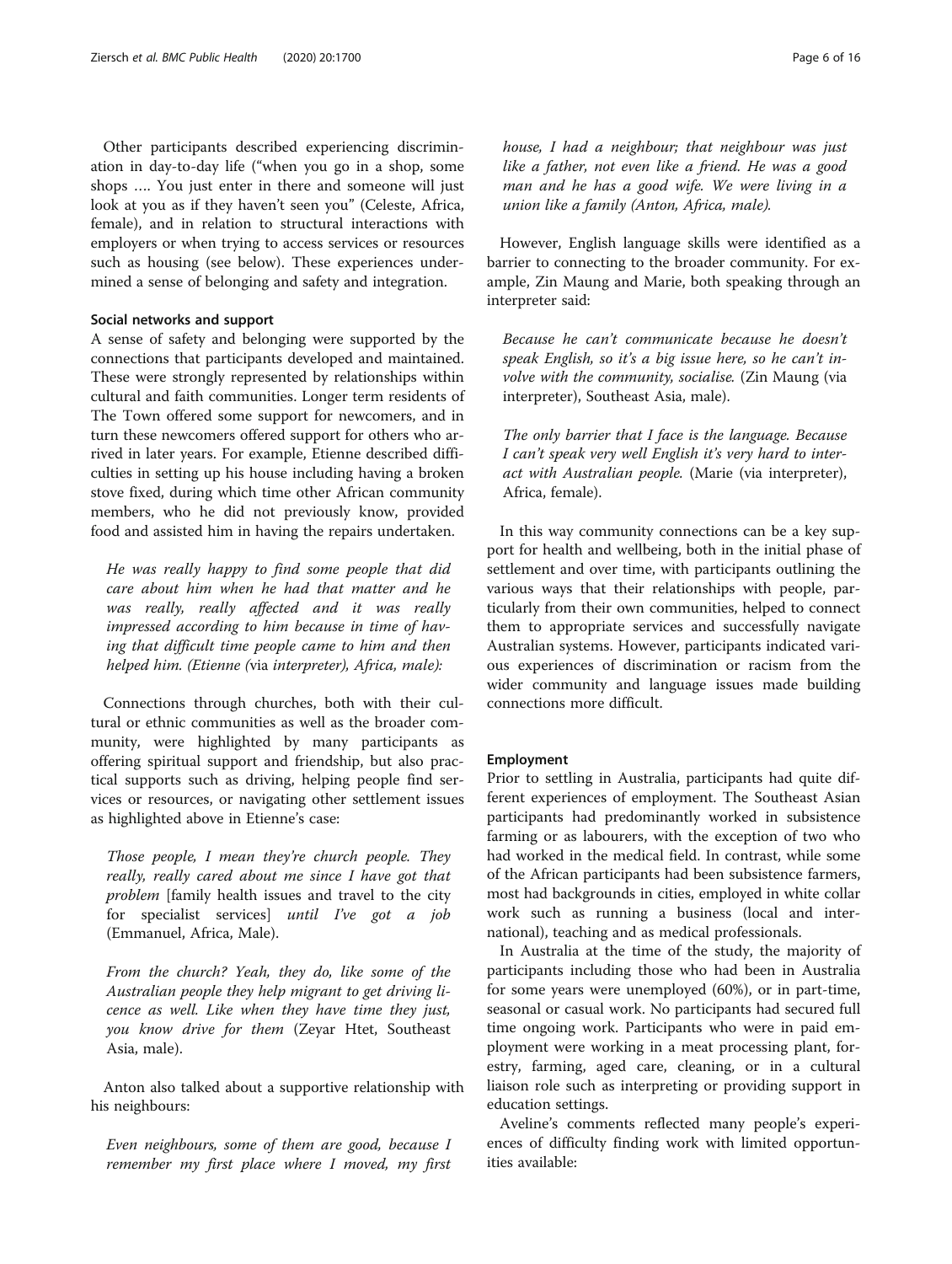To get settled here, it wasn't really hard but the main thing that still struggle exist up to now is how to get a job. It's very hard to get a job around here [...] because I've been trying several times -- just imagine, I've been here for about six years but I've tried. The only opportunity we can get is those seasonal jobs, planting trees, something like that. (Aveline (via interpreter), Africa, female).

Difficulties in having overseas qualifications recognised and a lack of Australian employment experience was highlighted by participants as a barrier to securing employment, as Henri says:

Tried to get my qualifications recognised. It was too hard, expensive and then too much formalities. I didn't have finances to afford that. […] When it comes to skilled things I think I've got all the capability to deliver but since here they don't consider even our African experience, now to get the experience, if when you go to somewhere to ask even to be a volunteer so that at least you have something to write on your CV, no. (Henri, Africa, male).

Henri's difficulties in getting qualifications recognised meant that he was expected to seek work in other casual, short-term labouring roles which were a mismatch for his skillset. Age and (dis) ability were raised as potential barriers to employment for a number of participants. Some people had health issues that precluded them from certain types of work. Others, as Henri further explains, found that their older age meant that employers were not interested in hiring them.

Like other job, like pruning fruit or what, it's not something which is permanent, it's maybe one month or two month people goes there, but sometimes I look at my age and  $\ldots$  I [can't] go there  $\ldots$  because I'm ageing. (Henri, Africa, male).

Interrupted education and English language barriers were also highlighted, particularly in relation to the Southeast Asian community, many of whom had spent extended periods in refugee camps. For example, Zeyar Htet noted:

So people live in the refugee camp their whole life, like they settle there for 20 years I think, 20 or 30 years, but those people, they don't have education, you see? They can't read ABC so those people are - so they don't have education so when they come here they settle here in [The Town] but they are over like 30 or 40 years of age you see and that's the problem. How are they going to do it, get employment, because

they don't speak English? (Zeyar Htet, Southeast Asia, male).

Discrimination was also highlighted, particularly by participants from Africa as limiting access to employment options. For example, Bondeko said that there were many available jobs in The Town particularly in aged care and that a number of members of the African community had been undertaking training courses in the area but had not been able to secure work:

Many people are doing that course but some, they don't have the job. I don't know what is going on. I think the people for here, I think they don't like African people because when go and apply for job it is not easy to get job. (Bondeko, Africa, male).

Sabine likewise stated:

I would say that it's very hard to get a job. Especially when you are African it's very hard to get a job. People do not give that opportunity to African to get a job (Sabine (via interpreter), Africa, female).

Experiences of racism were also reported within the workplace. For example, Tatiana said:

Maybe people here in [The Town], they don't used yet to Africans I think; I don't know. Even in aged care where I am working, some residents, they don't like black skin and they will tell you straightforward … 'Don't get your black skin on me' (Tatiana, Africa, female).

Participants who had connections within the community built on these to find paid employment. Connections were variously through community members such as family and friends, through church communities, or connection to longer term residents of the town such as teachers. Reputations of individuals were spoken of as being perceived as a reflection of the broader ethnic communities, for example if a few people were employed in one organization this could lead to others with similar backgrounds being employed, as described by Zeyar Htet.

Especially the aged care it's easy because … there are two or three member […] from our background. You know, they work there and then they work very hard and that's why their boss is very happy with their work. So then I went there, I applied for the work placement and then after ten days later I asked them if I could work here after I finished my certificate and they say yes. (Zeyar Htet, Southeast Asia, male).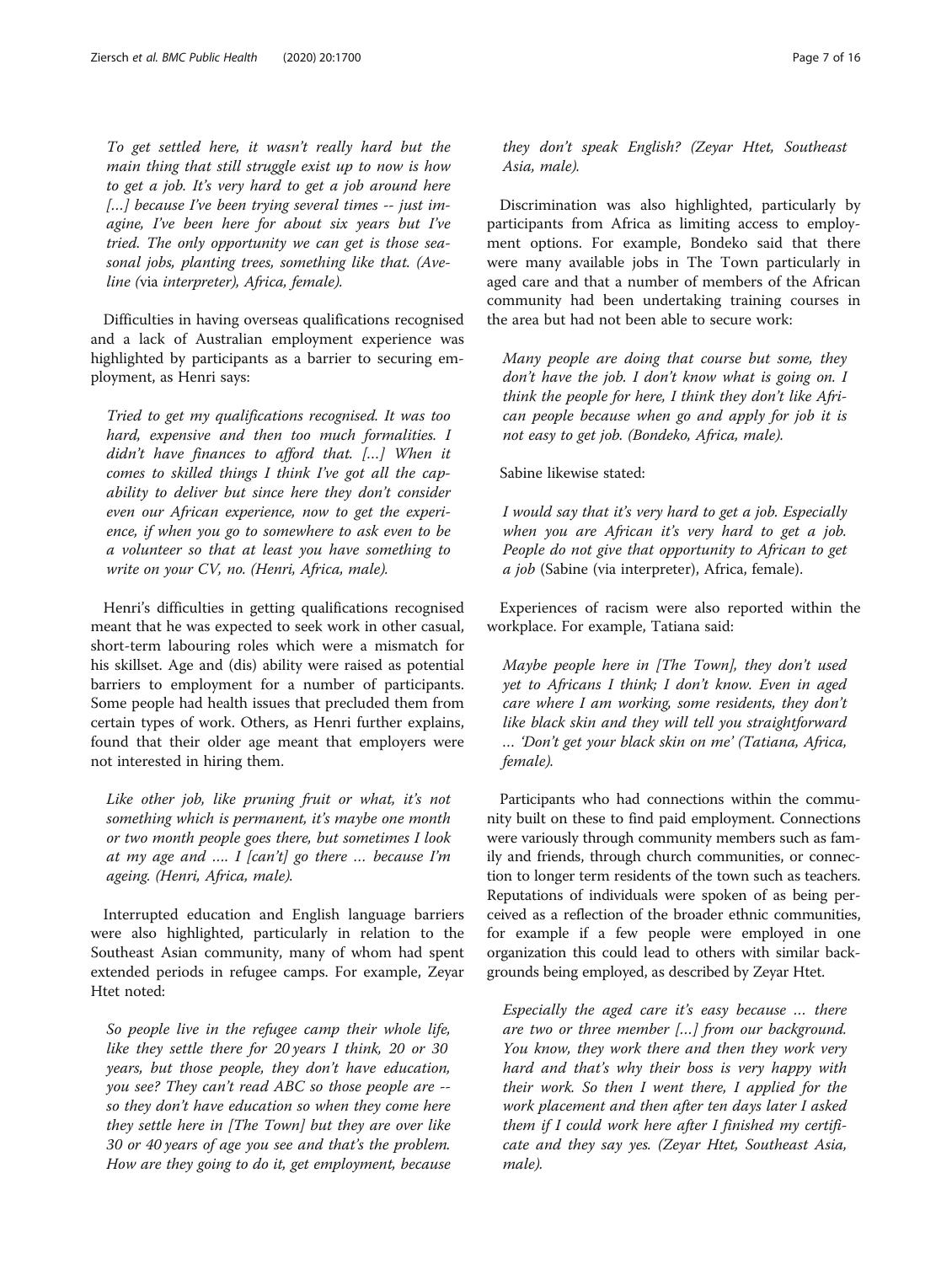Volunteering was a common pathway to paid employment for participants. Although this ended in paid work for some people and was a successful way for people to gain experience and connect with employers, there was potential for people to be taken advantage of when working for free in roles that would usually be paid. Several participants described long periods of unpaid work, such as Myint Zaw Zaw who reported volunteering at an aged care facility for three months – "helping, cooking for the residents and also cleaning, washing and pushing the residents on the weekend around."

The stress of not finding paid work and the financial implications were particularly mentioned by participants from African backgrounds, including Anton and Aveline:

It was very, very sad. Very sad. You know, living here without doing anything, like just miserable …. I cannot be happy because it's hard, very, very hard to live without job because there is many things which need money and there is no way you can get money without job (Anton, Africa, male).

When there's no money you can't respond to those kinds of needs … ..Like in Africa when you don't have a job you don't have consideration in the community so it's not good … ..It's very hard. You can feel like you are sick. You can feel like you are not in your good mood because you have to think about 'I should be doing something. I should be doing something' and that really, really make you stressful. (Aveline (via interpreter), Africa, female).

Zeyar Htet also referred to members of the Southeast Asian community becoming 'depressed' because of difficulties finding work. In this way challenges relating to employment were crucial to participants' health and wellbeing. Feelings of stress or depression were directly mentioned as being linked to unemployment, to seeking employment and to experiences in the workplace. Barriers to integration also stemmed from these employment related issues, as participants felt excluded and discriminated against.

# Education

Many participants with Southeast Asian heritage had relatively low levels of education prior to moving to Australia. In Australia, humanitarian settlement services provide funding for English classes during the initial phase of settlement [\[64](#page-14-0)]. This opportunity was available to all participants who arrived via the humanitarian program, and many Southeast Asian background participants mentioned their engagement with these classes. There were different levels of engagement with the classes. Some participants highlighted the importance for them to learn the Australian accent. In some cases, the English classes offered were inadequate because the opportunities to practice with native English speakers was limited:

English is not easy language, right, and also … some Aussie people, they speak like Aussie accent, so sometimes like when -- he know the meaning but when he speaks it sounds different so to him, he thought like a bit difficult for him to understand because sometimes the teacher use Aussie language -- Aussie accent.[…]. And also he said that maybe just put him in line with English people so he can practice more his English, but [...] the teacher put him and like all [Southeast Asian] people together […] most of the time they speak like their language. (Maung Arkar (via interpreter), Southeast Asia, male).

Participants with African backgrounds had a range of education experiences prior to moving to Australia, but most had completed high school (or equivalent) and many had university level education. Participants with overseas qualifications expressed frustration at not having them recognised in Australia. Not only were overseas qualifications not recognised, but participants were encouraged to enroll in Australian study that was far below their capacity. For example, Celeste described a background in IT before coming to Australia:

I was thinking maybe when we come here … .people would just go 'continue from where we stopped' but when we came here they told us we had to go and do English and [numeracy] at TAFE so going backwards because they said 'unfortunately our papers are not accepted in Australia' and...Then you go in a class where you are able to write, speak and understand what they're talking about; it's more like you're going to a kindergarten … .. It was more like I was a kid being taught ABCD and all that. I wanted to do something more. (Celeste, Africa, female).

Although engagement in education in Australia was high, this did not always guarantee employment. Many participants spoke of multiple qualifications gained both overseas and since settling in Australia. For example, Gabi, a registered nurse in her home country recounted undertaking the English program at TAFE soon after arrival, then a child services qualification, and then an aged care qualification as her nursing qualification was not recognised. She had still not been able to secure employment.

Many participants described persistence in trying to gain the right kinds of qualifications to secure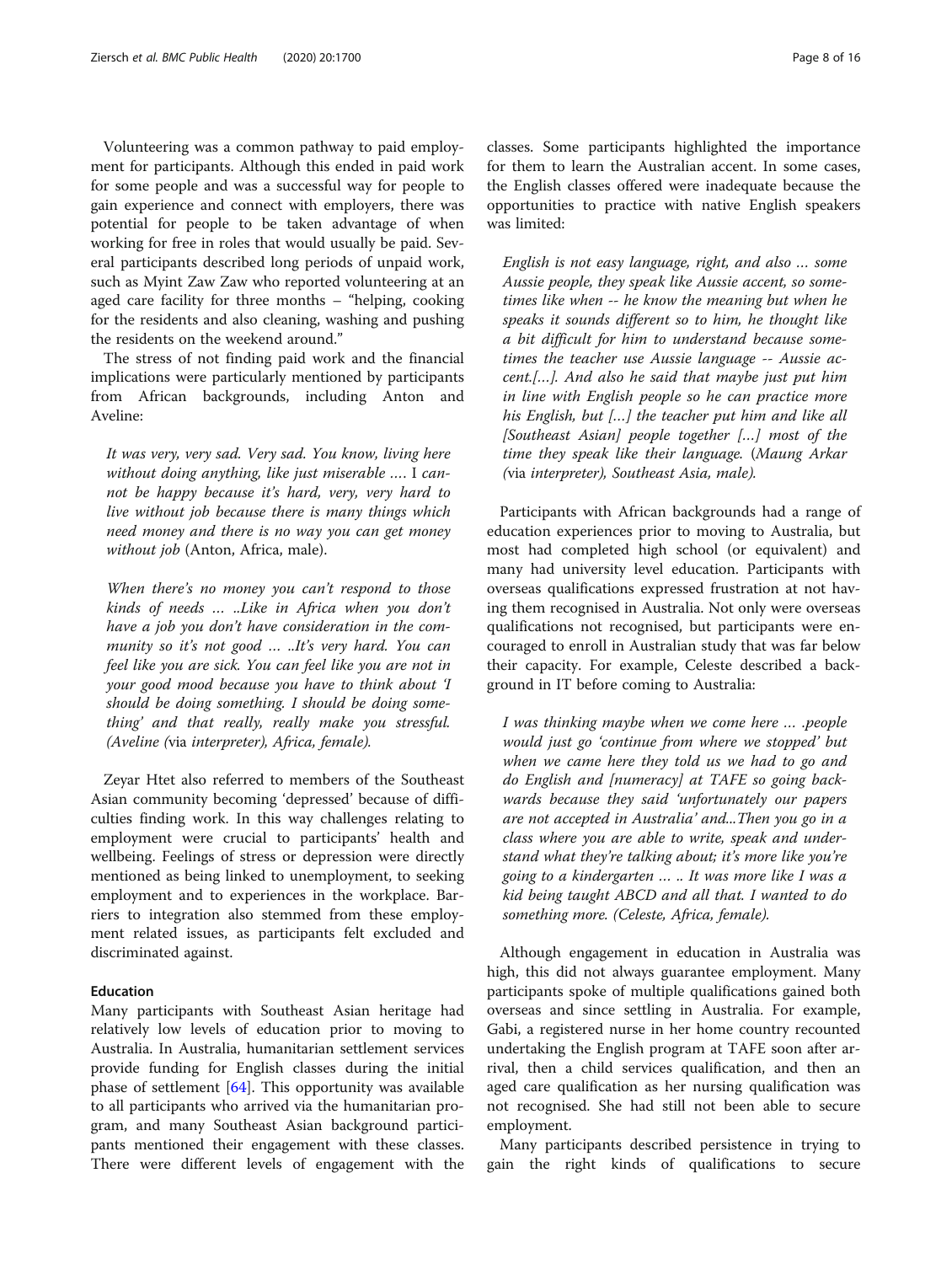employment. People expressed frustration about the lack of clear pathways from education to employment, as reflected in Leon's comments:

My wife, she has got all the qualifications. She's got a certificate three in retail, certificate three in disability, certificate three in aged care. She's been applying everywhere. They didn't offer her a job. Until now she's still applying so she decided to now stay home and let me go and do a diploma in child care. (Leon, Africa, male).

Overall, participants' challenges in accessing education affected experiences of integration and health and wellbeing. Barriers to access led to people feeling frustrated and demoralized, particularly in relation to pathways from education to relevant employment opportunities. Experiences of discrimination added to this sense of being locked out of aspirational pathways. However, many participants were actively pursuing aspirational goals via education and were continuing to work hard and overcome these barriers.

#### Housing

While in general housing was seen to be affordable in the town, for some participants initial housing provided by settlement services was felt to be inadequate. One person commented on the difference of being housed alone when he had come from a place where he lived in an active community setting. Others, such as Gabi, commented that their families were given houses that were too small or too big compared to the size of the family, and in two instances families were given two separate dwellings when the family was larger than available housing.

We didn't have a bedroom. We put our bed between the corridor […]. We came with my mother-in-law. Okay, my mother-in-law's one bedroom, my son's in one bedroom. When they want to go to the toilet they have to ask 'mum, can we pass?' Yeah, it was not good. (Gabi, Africa, female).

As settlement continued and people began to move on from their initial housing, generally participants expressed that they found their accommodation satisfactory. Some had issues with the cost of housing and others discussed challenges with finding suitable housing.

It's very difficult [to get a house to rent]  $[...]$  it's because someone wants those who are employed […] they will ask you 'do you have pay slips?' … .. They can't call you back to talk to you 'your application

was successful' or maybe 'your application was not successful' so now you'll keep on waiting and waiting and waiting until you get tired, no response at all they will give you. (Pascal, Africa, male).

Some participants had managed to purchase their own homes and were pleased with that opportunity. This was notably the case for people with Southeast Asian heritage, who had generally been living in The Town for longer periods than those from Africa, and it was reported by one participant that over ten Southeast Asian background families had purchased their own home. One participant also mentioned that people with heritage from Southeast Asia had a good reputation with real-estate agents which meant that they could find appropriate rentals when necessary. This was contrasted with the experiences of the African heritage participants who mentioned difficulty accessing suitable rental accommodation, particularly for those with larger families that could not be easily accommodated in the available housing stock. Furthermore, as Sydney highlights, African participants experienced instances of racism regarding renting homes or trying to borrow money from the bank to buy a house.

Every time they put in papers, it's like every African is not clean […] When they do some research, like a documentary, they can't take anyone who is successful African or a person which is clean and a person which is educated, they usually go to people who -maybe they are suffering […], so any white person or any Australian who does not have to see that, like African can take good care of their house, so go to the house every time it was 'your application was not successful. Your application is not successful'. (Sydney, Africa, male).

Experiences of inappropriate housing upon arrival were somewhat detrimental to initial experiences of welcome for participants. These initial barriers continued to prevent positive integration via a sense of inclusion and belonging for some participants due to ongoing discrimination regarding renting a home. However, most participants were able to seek and secure appropriate housing over time, particularly those who were able to successfully navigate systems to purchase a house and feel secure and settled in the town. Discrimination in housing was also reduced over time as the broader population in The Town utilized opportunities to get to know individuals and develop a positive perception of cultural communities.

#### Access to services and resources

In this section we consider access to a broad range of services including health services, settlement support services and general services such as transport.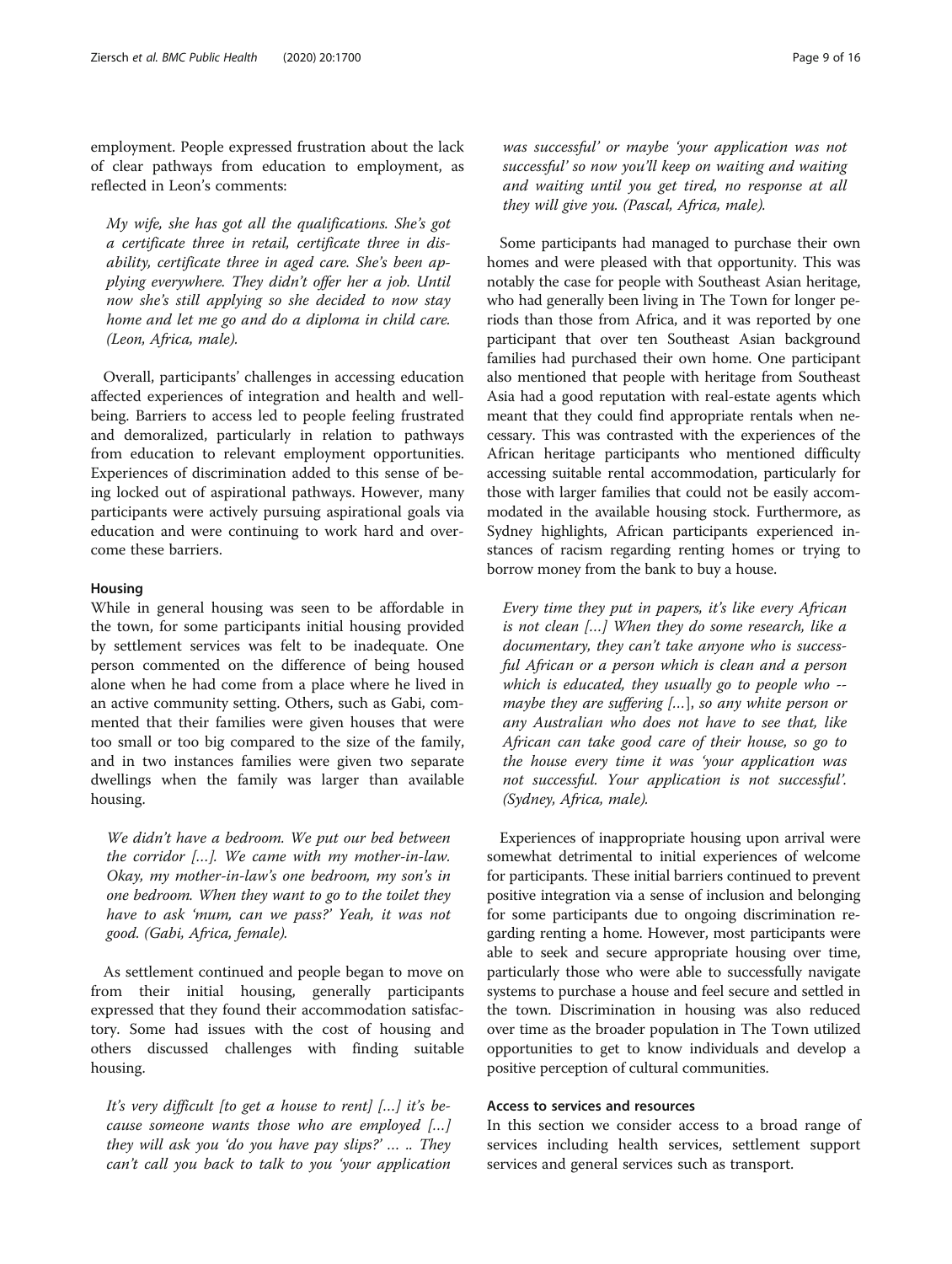# Health services

Access to health care is an important SDH. Participants expressed a mixture of satisfaction at having health care available as well as identifying a number of barriers and challenges to access. These challenges included language barriers, difficulties understanding the system, long waiting times for appointments and having to travel to the city for specialist treatment. Understanding the complexity of the health care system can be a challenge for those who are unfamiliar with their rights and access pathways. Yuzana Win described what happened when she was unaware of the nuances of the system in terms of copayments in visiting her GP when her provider changed:

Her family doctor is now finished his job and normally when they went to see him they didn't need to pay the fees … and now a new doctor, they have to pay for it. (Yuzana Win (via interpreter), Southeast Asia, female).

People with specific chronic or acute health issues mentioned that travel to the closest city, Adelaide, was necessary. For some, the nature of their need was immediate and provided for. For others, such as Sydney, the waiting time to be offered an appointment was troubling.

Like here in [the] Hospital [they say]  $[...]$  we need to go to Adelaide they put you to waiting list. For example, I have a problem of my teeth so they say 'okay, so we'll put you to waiting list' since … [over a year] … they have not yet called me because they need to do some operation. (Sydney, Africa, male).

The travel distance to Adelaide was also a challenge for participants who did not have access to a car or to a place to stay in Adelaide. For example, when Emmanuel needed to go to Adelaide for a family health emergency, he had not been there before, but fortunately a fellow member of the Catholic Church volunteered to drive him there.

Language barriers were discussed in relation to accessing health care. Myint Htet Yaza spoke about the issue of finding interpreters who speak the same regional dialect as the patient.

The only issue is the interpreter sometimes, you know, because they are from a different area and the interpreter on the phone is from a different area where they speak -- it's the same language but it's different pronunciation and sometimes could be mistake, like -- and then sometimes the doctor can give them out different medication that will affect them. (Myint Htet Yaza (via interpreter), Southeast Asia, male).

Two female participants described ongoing health complaints that continued to go undiagnosed. Both of these women spoke with the researchers via interpreters indicating possible ongoing language-related systemic barriers to support for their health.

#### Settlement support services

Settlement services provide initial support for people as they arrive and settle in Australia. In rural contexts the service centres are quite small, in some cases run by only one key staff member. The services discussed by participants in this study were quite limited, with some people only having a brief tour of The Town and minimal follow up support. The initial tour and connections to vital elements of settlement such as housing and health care were described as very helpful by most participants. However, in a number of cases participants reported being given only a brief set of supports upon arrival, leading to difficulties accessing key supports such as food, shelter and health care. For example:

… and then they show us the house, they show us whatever, and they ask us to come the next day at the office, which was a public holiday. After that they ring us and we went to offices, to like [a service provider] and to the bank and show us the hospital, different services where we should go next. I think that's all. It [wasn't] a really good explanation for new people to be here because I remember I was lost going [to the] clinic. (Tatiana, Africa, female).

A majority of participants identified the settlement services as their key place to go for advice or help, particularly during the initial phase of settlement. This point of connection was crucial to successful integration in terms of enabling people to access what they needed for a good life in The Town. Participants who discussed positive connections to settlement services mentioned that they would visit the service to ask for the help they wanted. In many cases participants sought help elsewhere in their cultural and faith communities which showed individuals' capacity to seek help and make connections. However, it seemed that settlement services could make more use of these connections. In some cases, participants mentioned barriers to connection with communities in The Town due to settlement services failing to advise cultural or faith communities that there would be new people arriving. Access to housing, services, resources and community connections were all related to the ways in which settlement services were provided. However, individuals drew on their personal connections over time to access key elements for good health such as food and housing, as well as finding ways to access appropriate health care. These connections are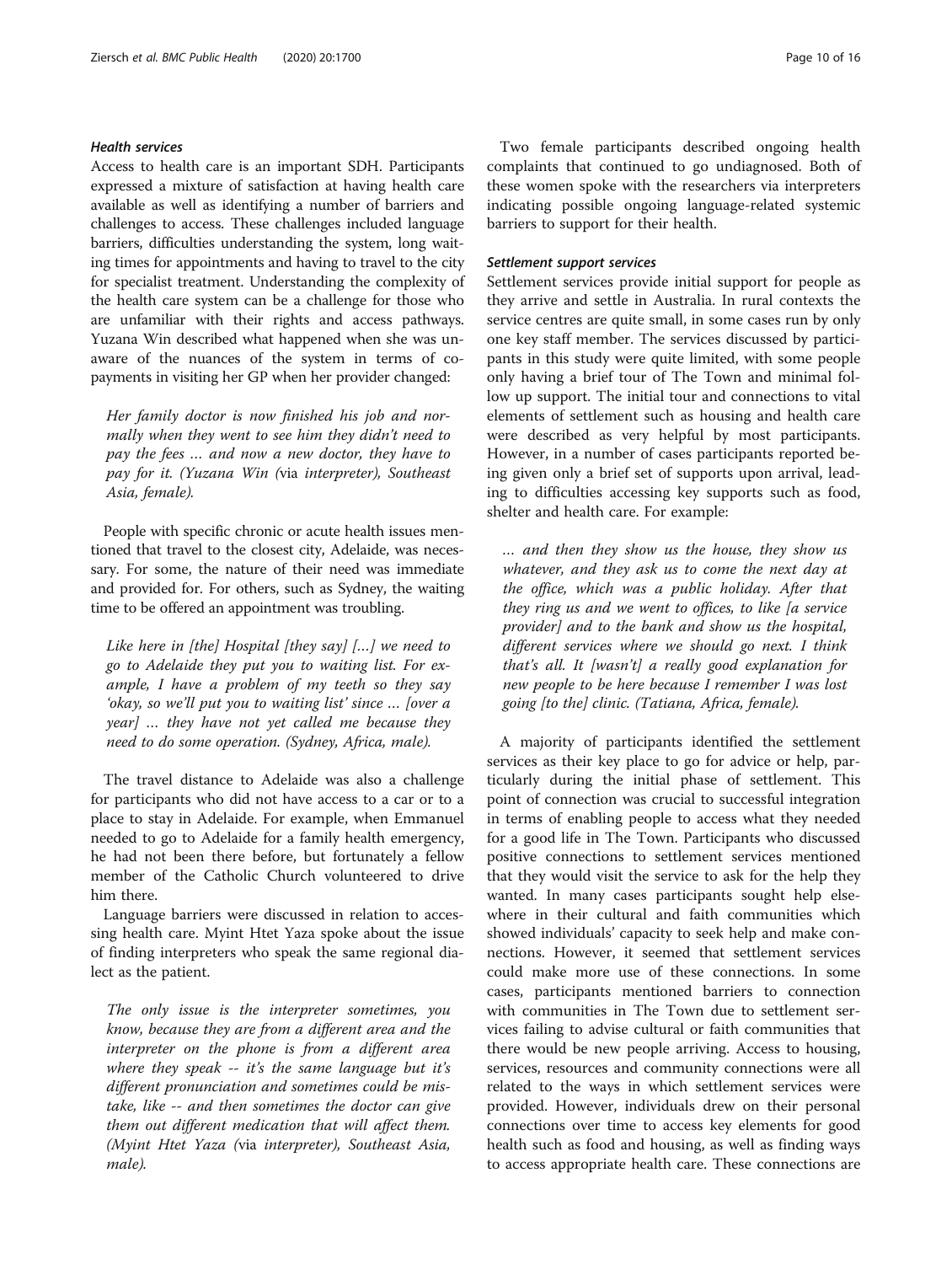a strength that settlement services could connect with to strengthen positive integration and health outcomes.

#### Other support services

In terms of other services, The Town has public transport, but this is limited and distances can be quite vast when people need to travel to a neighbouring town or to the city. This was particularly challenging for people who were new to the country and had little option but to walk or catch public transport. Transport was a key issue for many participants in relation to accessing services, education and employment. Some people were limited in their opportunity to attend education or employment because of the distances and lack of either a driver's licence or car (and associated ongoing costs). For example, Maung U Khaing Thawda had been working in a factory more than an hour's drive from The Town but had stopped after his transport with other community members was no longer available:

He was having two friends work together and two of his friends, one has moved to Perth and one has stopped working so he doesn't have car to go with everybody else so he just stop it too. (Maung U Khaing Thawda (via interpreter), Southeast Asia, male).

In addition to the limitations of distance to access services, specific resources that were culturally important such as food, cosmetics and clothes were also hard to access, particularly for the newer African community:

It's very hard to find African food. If you want to afford African food you have to move from [The Town] to Adelaide or to Melbourne in order to get it. It's very, very hard. (Gasore (via interpreter), Africa, male).

#### Secondary migration

The settlement challenges experienced by participants led some participants to consider moving away. For example, Zeyar Htet spoke about community members who were moving to a nearby city for education and employment opportunities.

There's a few people that are moving out …. [to the city] …. First things is a job and also there is a few young people that they want to get a high qualification, that they think they can get high qualification if they go to [nearby cities] so, yeah … .also get work as well, like in a big factory and stuff that is close to their house and stuff. (Zeyar Htet, Southeast Asia, male).

Similar limitations around employment and education were noted by members of the African community as contributing to secondary migration away from the Town.

I like [the Town] but when my children is going in university, because university we have here is -- it doesn't have all courses; it has a little bit. When my children is going -- someone, he say he's going to do dentist and dentist is not there. I think I will be moving. I will going in [nearby cities] (Paul, Africa, male).

There is no job. We have now to move. If we stay like this at the end you can find yourself ten years in [the Town] doing nothing'. (Gabi, Africa, female).

# **Discussion**

Rural settlement as a policy priority has the potential to support positive outcomes for people from refugee backgrounds. The study revealed that challenges to integration and SDH (as well as successful experiences) were important post-migration health influences for participants and that these factors are key public health issues to be considered in rural settings for refugee resettlement. While a sense of safety and some elements of social connectedness and support were key health facilitators, difficulties in securing employment, mismatched education provision, limitations of service access, and experiences of discrimination are key matters to address in any widening of this approach to resettlement.

Safety is a key social determinant of health [[65](#page-14-0)–[67](#page-14-0)] and also an important element of integration for migrants settling in a new country, most particularly for those with refugee backgrounds many of whom have experienced torture and trauma and long periods of dislocation before arrival [[9,](#page-13-0) [19](#page-13-0)]. Overall, The Town was considered a good place to raise children and offered a strong sense of safety for participants, which promoted health and wellbeing. Likewise, social connections both within the respective communities and also with other communities in The Town, particularly through religious connections, offered important practical and emotional support and were protective of health and important in building a new life, mirroring a broad literature on the importance of strong social ties for health and wellbeing [\[68](#page-14-0)–[75\]](#page-14-0).

However, there were barriers to building these ties such as language difficulties and cultural differences. Racism impacted on people's lives, particularly those from Africa, undermining a sense of belonging, safety, and in turn effective integration [[76](#page-14-0), [77\]](#page-14-0). There is a substantial literature highlighting the detrimental impact of racism on health in general [[78](#page-14-0)–[82](#page-14-0)] as well as for refugees specifically [\[57](#page-14-0), [83](#page-14-0)–[86](#page-14-0)], including in rural resettlement [[41](#page-14-0),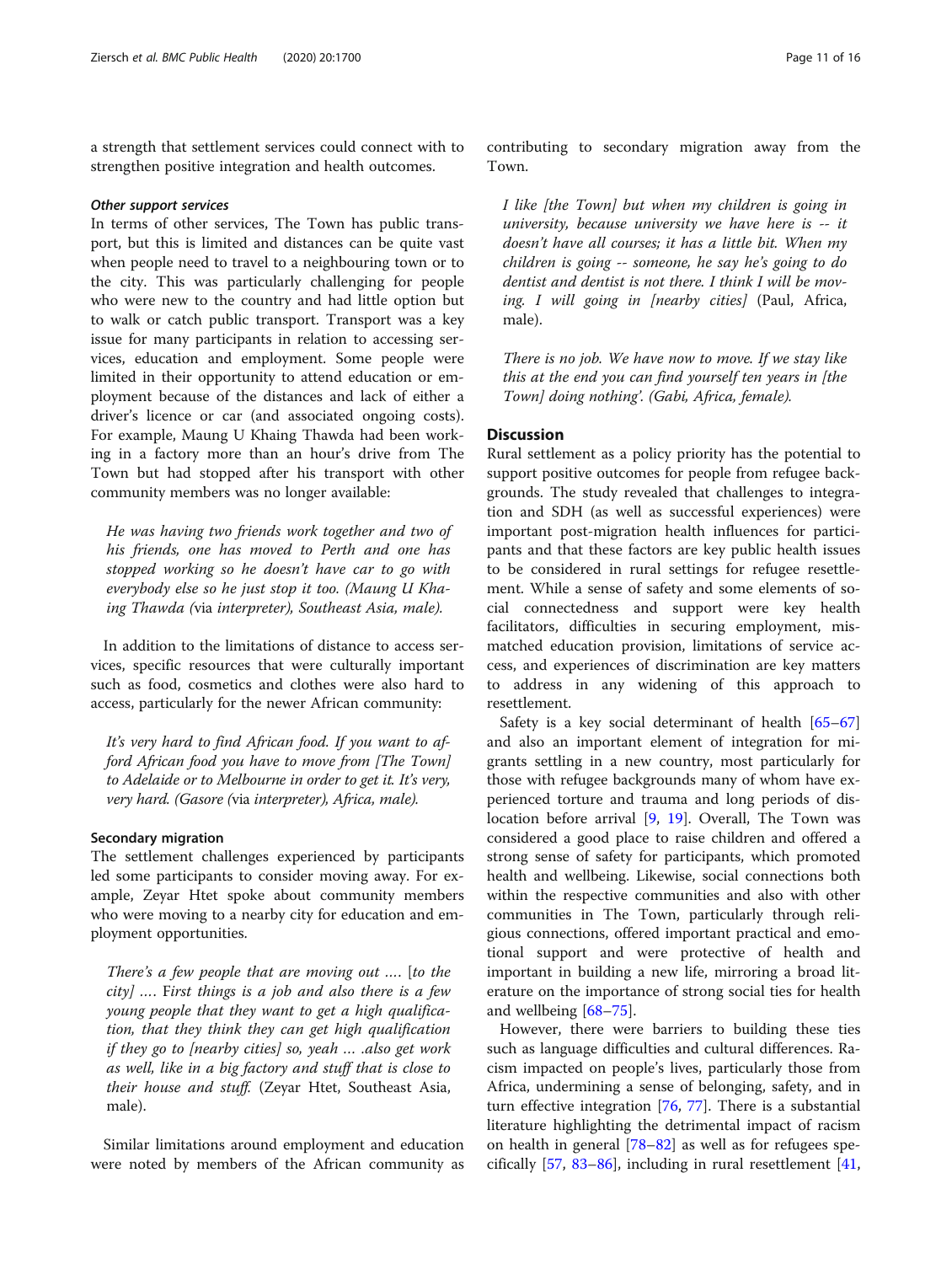[76,](#page-14-0) [77](#page-14-0), [87](#page-15-0)]. Community development initiatives such as community arts projects and anti-racism curriculum in schools are important in these contexts. Settlement services have an important role to play in systematically developing links and relationships and by connecting newcomers to a broad range of communities. Community organizations are also enormously important in helping new arrivals to adapt and flourish in Australia and also act as bridges between communities and need to be adequately resourced to do so.

Unemployment and underemployment are key issues more broadly in rural towns in Australia and internationally and have also been identified as particular issues for regional refugee resettlement nationally [\[9](#page-13-0), [41](#page-14-0), [58,](#page-14-0) [87](#page-15-0)–[90\]](#page-15-0) and internationally [\[11](#page-13-0)]. Difficulties in accessing secure long-term employment affected resettlement and integration experiences of the participants in this study. Employment levels were generally not commensurate with the education levels of the participants, a trend which has been recognised for some time [\[43](#page-14-0)]. Participants, including those in the Town for some years, found employment challenging to secure, particularly in relation to not having qualifications recognised and being hired mostly for menial and manual labour rather than more highly paid technical or professional roles. Although people's willingness to work in less desirable roles may be helpful for the region and businesses concerned, this needs to be balanced with opportunities for people from refugee backgrounds to realize their employment aspirations and potential [\[57\]](#page-14-0). Unemployment and insecure or poor working conditions are well known SDH [[91](#page-15-0)–[93\]](#page-15-0). For the research participants a lack of access to secure work was frustrating, disheartening and stressful and also meant limited financial resources for the other 'tasks' of resettlement, as well as challenges to identity and meaning. Difficulties securing employment was also identified as a potential motivation to leave the Town. There are considerable social and economic benefits of successful resettlement for both new arrivals and receiving communities. As such, successfully supporting new arrivals into employment is an important way to retain skills in the Town and the other contributions that new arrivals make.

Volunteering was shown to be a pathway to employment in this study. Volunteering can also be a mechanism to increase connectedness, and a sense of belonging and self-fulfilment [\[94](#page-15-0)]. Our findings also suggest that there is potential for people with refugee backgrounds to be taken advantage of. The key difference between paid and volunteer work is the financial aspect which flows on to other SDH such as housing, access to services, access to education, and support with travel costs (which is vital in rural Australia). Given that one of the major rationales for regional resettlement is to fill needed employment gaps [\[58](#page-14-0)], matching migrant's skills to employment opportunities in an area is an important key for success. Focused policy and government services could support the role of employers, services providers and agencies to include support of systematic volunteering pathways to paid employment and protections from exploitation [\[88,](#page-15-0) [95\]](#page-15-0), alongside systematic strategies to build social networks important for securing work.

The failure to recognise prior education by Australian systems results in people being excluded from employment opportunities commensurate with their capacity, and feeds into the employment niche of low-pay, menial work for people from refugee backgrounds in Australia [[96\]](#page-15-0). Participants in our study reported frustration at not having prior qualifications recognised and streamlined processes for qualification recognition is crucial. While some participants were already highly educated, another cohort of participants described less opportunity for education in their previous home country, and they also found the English language classes in The Town to be insufficient to their needs. For those who pursued education after difficulties in securing work only to still find difficulties finding work, the education-employment churn was very disheartening. Greater flexibility in English language classes to cater for new arrivals and for settlement services to work in partnership with providers to facilitate this may be useful, as would English classes connecting with established cultural or religious communities and employers to build community networks and strengths.

Housing is a SDH for refugees [\[97](#page-15-0)] and previous studies have highlighted challenges for refugees in securing appropriate housing [\[53](#page-14-0), [98](#page-15-0)–[101](#page-15-0)]. There were mixed experiences of housing for participants. Initial housing provided by the government through the settlement services was sometimes inadequate or a mismatch for individuals or families. Over time, most participants were able to secure suitable rental housing, although some of the African background participants mentioned difficulties with discrimination relating to rental options. There was a positive reported outcome for the Southeast Asian background community who had lived in the town for a longer time - around 10 families had purchased their own house. The community and family support discussed in the Southeast Asian background community was one reason they were able to work towards and achieve the goal of home ownership.

Access to health care and other services can be particularly challenging in rural or remote areas for refugees [[49,](#page-14-0) [102,](#page-15-0) [103](#page-15-0)], and this was the case for participants in this study. These challenges were amplified by the multiple barriers to access that people from refugee backgrounds experience in resettlement [[104](#page-15-0)]. The language barriers to accessing health and other services and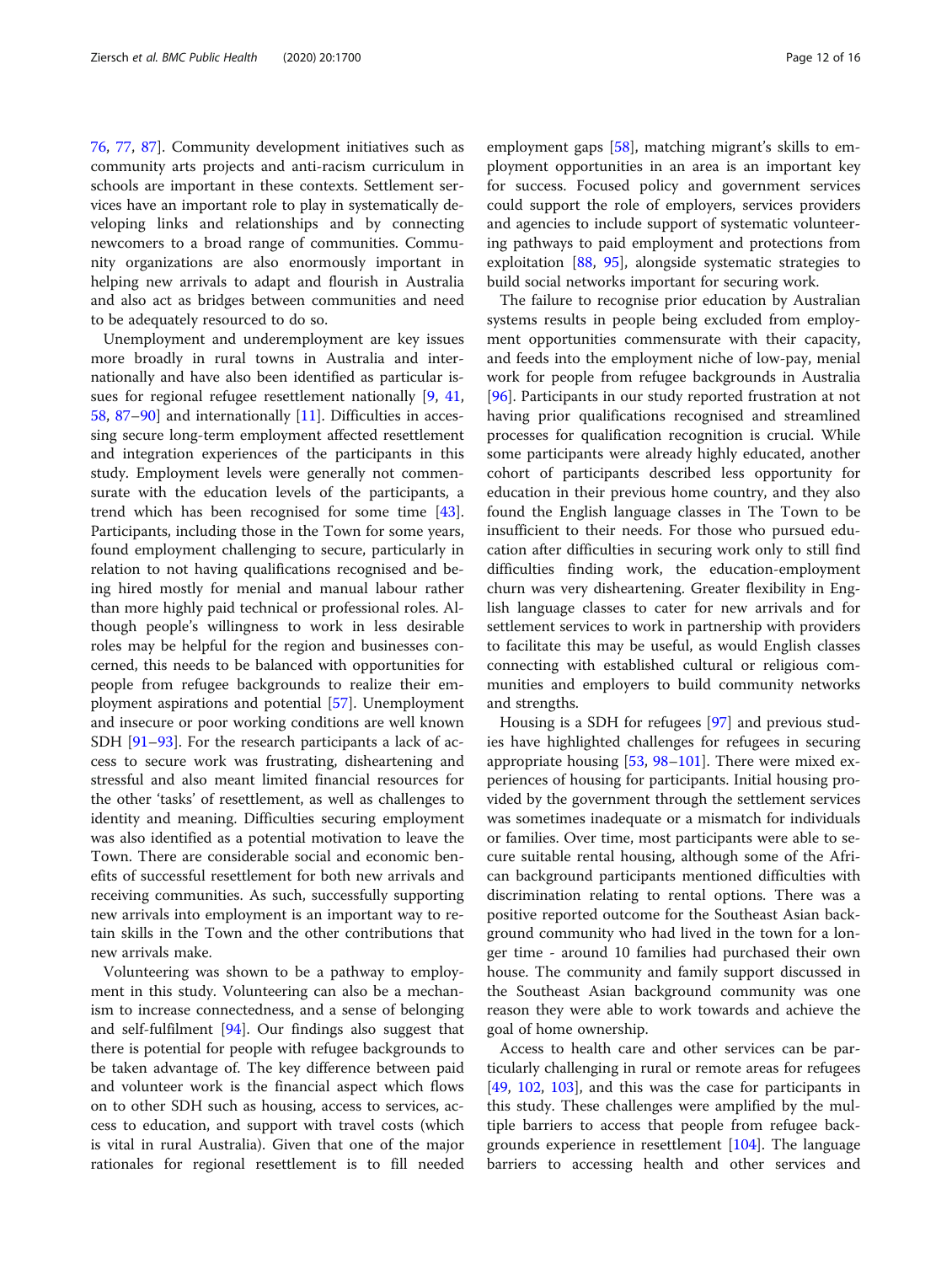difficulties securing interpreters in specific dialects suggests the need for accessible routes to engaging appropriate interpreters for people who would like this support. Beyond health care, participants also found accessing specific resources and services including culturally appropriate food and clothing to be challenging in the rural setting. Some participants described their solutions to this by using their community connections to join together to source items from the city, or to share travel arrangements for travel to the city or to other towns for work. Participants who had been living in the town for longer periods of time were more likely to have formed arrangements to navigate these challenges, reinforcing that initial settlement provisions could perhaps aim to support these needs and the importance of social networks for rural residents.

Secondary migration is fairly common during the early years of settlement for people from refugee backgrounds [[90,](#page-15-0) [105](#page-15-0), [106](#page-15-0)]. People may choose to relocate particularly for access to employment or education [\[107](#page-15-0)]. In this study, those who moved to The Town did so to link with communities already living there, indicating that community support is a strength to build on, and that indeed community and family connection is vital [[106](#page-15-0)]. Most participants in this study had arrived straight to the rural town via the rural resettlement initiative and many mentioned their friends or family who had moved away already, and the potential moves that they themselves might consider – largely in response to difficulties securing employment. Secondary migration away from rural areas not only defeats the initial purpose of policy priorities for rural resettlement, but it also impacts on the individuals and families involved [\[108](#page-15-0)]; the impact of struggling to find work or to access education, followed by the challenges of uprooting one's-self and family after prior relocation via a refugee migration should not be underestimated.

In many cases, the term integration is assumed to mean that a newcomer should adapt to and adopt the social norms of the place they settle in [[109\]](#page-15-0), however integration is a two-way process where receiving communities also adapt and the ways that integration can occur are bound by the ways in which structures of power are embedded in social practices and institutions [[15,](#page-13-0) [110\]](#page-15-0). These systems of power affect equitable access in many ways, particularly for people from refugee backgrounds in resettlement. As an example, in Australia the legal processes that frame resettlement affect which services are available, in what form and for whom. In our study we found significant structural barriers to integration and hence SDH were affected. These included barriers to recognition of qualifications, to securing meaningful and ongoing employment, and to accessing key necessities of life such as health services and housing. In this way a SDH approach, as reflected in Dahlgren and Whitehead's [[14\]](#page-13-0) model and further examined in the WHO Commission on the Social Determinants of Health [[111](#page-15-0)], is particularly useful in highlighting the importance of considering receiving community factors (such as levels of racial intolerance or availability of services), and the distribution of power and resources and the impact of general socioeconomic, cultural and environmental conditions on the health of individuals from refugee backgrounds [\[5](#page-13-0), [29](#page-13-0), [30](#page-13-0)].

### Strengths and limitations

The study involved participants from a number of cultural groups settled in the same town for a range of time periods. This enabled an exploration of variations of experiences within the same town and focused on the lived experience of refugees themselves. The sampling approach and the use of qualitative method meant that research participants included those who were not currently engaged with service organisations resulting in data that was rich and enabled deep understanding of individual resettlement stories. However, interviewing people connected to the known local leaders and the snowballing approach (which relies on social networks and is therefore not a random sampling approach) may still have missed some less connected people. Likewise, the scope of our research did not extend to views of the broader regional community, which would have given further insight into the two-way aspect of integration. Previous studies have highlighted the impact of receiving community views on the experiences of new arrivals e.g. [[15,](#page-13-0) [41](#page-14-0), [76,](#page-14-0) [77](#page-14-0), [89,](#page-15-0) [112](#page-15-0)] and, for example, the reports from participants in this study of racial discrimination further indicates the importance of examining this. As such this would be an area of fruitful future research.

Our study included participants from particular cultural backgrounds in a specific rural town. Their experiences may be similar to those with similar backgrounds and current living arrangements; however, local contextual detail is relevant. As such the findings may not be transferrable to people in other rural areas or with different cultural or experiential backgrounds.

### Conclusions

Conceptually, integration and SDH are directly linked through factors such as employment, education, housing, and social connections, and this study provided further empirical evidence of these links. The findings suggest that SDH, and therefore key elements of integration, may be challenged in regional settings for people from refugee backgrounds, partially as a result of settlement policies. The links between SDH and integration are important factors to be considered by policy makers focused on successful regional resettlement initiatives. The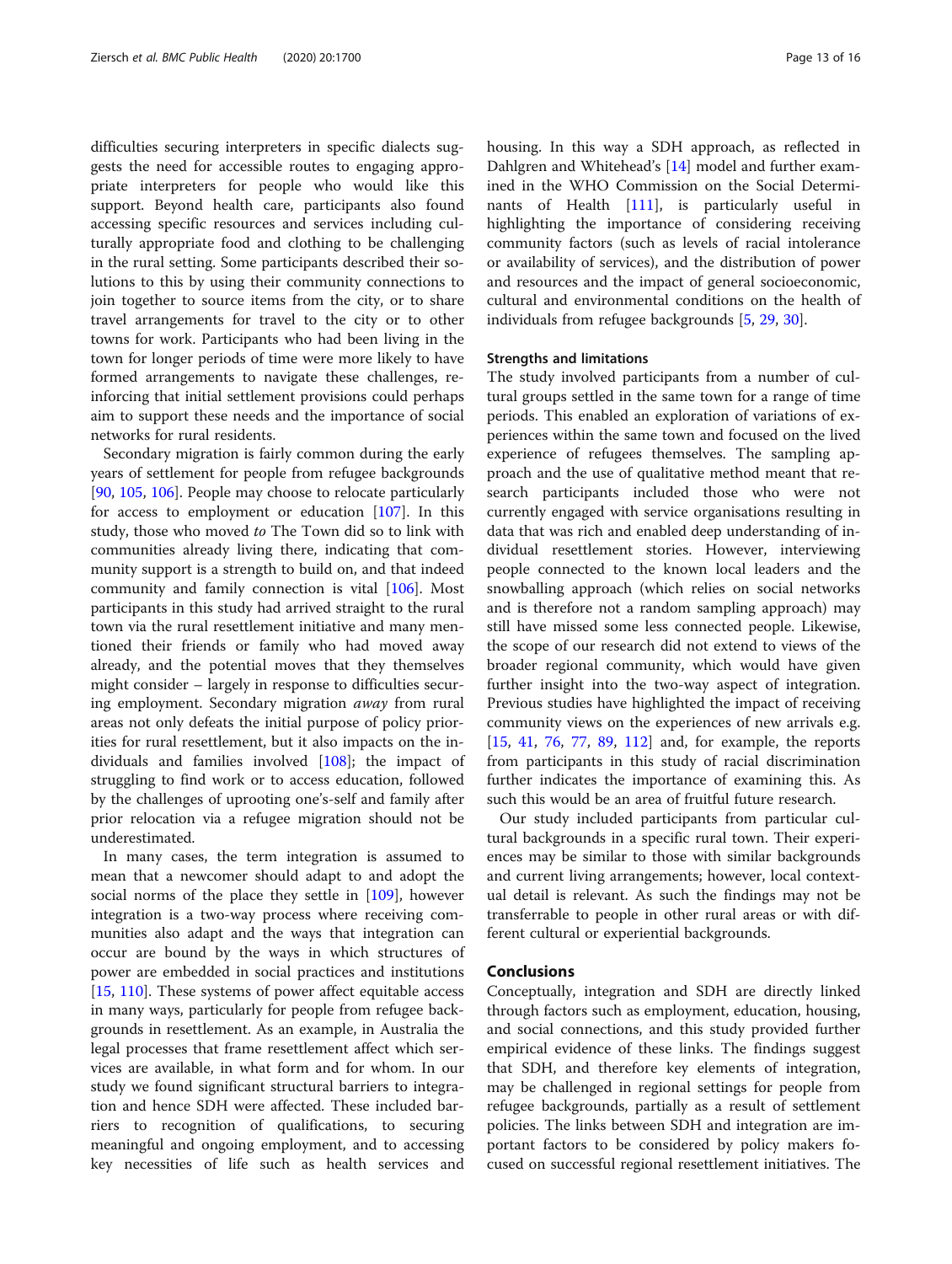<span id="page-13-0"></span>possible positive outcomes for newcomers and receiving communities are wide-ranging, but these need to be supported by clear policy directives that address current systemic barriers to successful integration, as well as reflecting the local contexts of resettlement.

#### Supplementary Information

The online version contains supplementary material available at [https://doi.](https://doi.org/10.1186/s12889-020-09724-z) [org/10.1186/s12889-020-09724-z.](https://doi.org/10.1186/s12889-020-09724-z)

Additional file 1. Supplementary file – Interview guide. Rural settlement experiences of people from refugee backgrounds: Semi-structured interview guide.

#### Abbreviation

SDH: Social determinants of health

#### Acknowledgements

The authors would like to thank the participants for sharing their story, the interpreters for assisting in the interviews and the community leaders for their support of the project. They would also like to acknowledge the contributions of Sandi Seymour and Jim Maher.

#### Authors' contributions

AZ and LM designed the study and data collection tools. AZ undertook data collection, assisted with qualitative analysis, and led the writing of the manuscript. MB and EM assisted with the data analysis and co-wrote the manuscript. LM undertook data collection, assisted with the qualitative analysis and co-wrote the manuscript. All authors read and approved the final manuscript.

#### Funding

This study was funded by Flinders University. They had no involvement in the study beyond this.

#### Availability of data and materials

Due to ethical concerns, supporting data cannot be made openly available. Please contact the author for further information about the data and conditions for access.

### Ethics approval and consent to participate

Ethical approval for the study was gained from the Flinders University Social and Behavioural Ethics Committee (7101). Written informed consent was gained from all participants.

#### Consent for publication

Not applicable.

#### Competing interests

The authors declare that they have no competing interests.

#### Author details

<sup>1</sup>Southgate Institute for Health, Society and Equity, Flinders University, GPO Box 2100, Adelaide, SA 5001, Australia. <sup>2</sup>College of Medicine and Public Health, Flinders University, GPO Box 2100, Adelaide, SA 5001, Australia. <sup>3</sup>School of Education, University of South Australia, St Bernards Rd, Magill, SA 5072, Australia.

#### Received: 26 March 2020 Accepted: 18 October 2020 Published online: 13 November 2020

#### References

- 1. Figures at a glance. <https://www.unhcr.org/figures-at-a-glance.html>. Accessed 20 July 2020.
- What is a refugee? [https://www.unrefugees.org/refugee-facts/what-is-a](https://www.unrefugees.org/refugee-facts/what-is-a-refugee/)[refugee/.](https://www.unrefugees.org/refugee-facts/what-is-a-refugee/) Accessed 6 Oct 2020.
- 4. Fazel M, Wheeler J, Danesh J. Prevalence of serious mental disorder in 7000 refugees resettled in western countries: a systematic review. Lancet. 2005; 365(9467):1309–14.
- 5. Hynie M. The social determinants of refugee mental health in the postmigration context: a critical review. Can J Psychiatr. 2018;63(5):297–303.
- 6. Lucyk K, McLaren L. Taking stock of the social determinants of health: a scoping review. PLoS One. 2017;12(5):e0177306.
- 7. Chen W, Hall BJ, Ling L, Renzaho AMN. Pre-migration and post-migration factors associated with mental health in humanitarian migrants in Australia and the moderation effect of post-migration stressors: findings from the first wave data of the BNLA cohort study. Lancet Psychiatry. 2017;4(3):218–29.
- 8. Renzaho A, Polonsky M, Mellor D, Cyril S. Addressing migration-related social and health inequalities in Australia: call for research funding priorities to recognise the needs of migrant populations. Aust Health Rev. 2016;40(1):3–10.
- 9. McDonald-Wilmsen B, Gifford SM, Webster K, Wiseman J, Casey S. Resettling refugees in rural and regional Australia: learning from recent policy and program initiatives. Aust J Public Adm. 2009;68(1):97–111.
- 10. Merchant B, Johansson O, Ärlestig H. Welcome and välkommen school administrators in the U.S. and Sweden responds to unexpected numbers of refugees in their rural communities. Int J Leadersh Educ. 2019:1–16.
- 11. Patel A, Dean J, Edge S, Wilson K, Ghassemi E. Double burden of rural migration in Canada? Considering the social determinants of health related to immigrant settlement outside the Cosmopolis. Int J Environ Res. 2019;16(5):678.
- 12. Social Determinants of Health. [https://www.who.int/social\\_determinants/](https://www.who.int/social_determinants/sdh_definition/en/) [sdh\\_definition/en/.](https://www.who.int/social_determinants/sdh_definition/en/) Accessed 11 July 2020.
- 13. Marmot M, Allen JJ: Social determinants of health equity. Am J Public Health 2014, 104 Suppl 4(S4):S517.
- 14. Dahlgren G, Whitehead M. Policies and strategies to promote social equity in health. Stockholm. 1991:1–69.
- 15. Phillimore J. Refugee-integration-opportunity structures: shifting the focus from refugees to context. J Refug Stud. 2020.
- 16. Bathia S, Ram A. Theorizing identity in transnational and diaspora cultures. Int J Intercult Relat. 2009;33(2):14–149.
- 17. Berry JW. Immigration, acculturation, and adaptation. Appl Psychol. 1997; 46(1):5–34.
- 18. Phillimore J. Implementing integration in the UK: lessons for integration theory, policy and practice. Policy Polit. 2012;40(4):525–45.
- 19. Ager A, Strang A. Understanding integration: a conceptual framework. J Refug Stud. 2008;21(2):166–91.
- 20. Squires P. A scoping review of Australian studies of refugee integration: popular definitions of integration in the Australian literature. Migration Studies. 2020;8(1):90–112.
- 21. Strang A, Ager A. Refugee integration: emerging trends and remaining agendas. J Refug Stud. 2010;23(4):589–607.
- 22. Esses VM, Hamilton LK, Gaucher D. The global refugee crisis: empirical evidence and policy implications for improving public attitudes and facilitating refugee resettlement. Soc Issues Policy Rev. 2017;11(1):78–123.
- 23. Yu S, Ouellet E, Warmington A. Refugee integration in Canada: a survey of empirical evidence and existing services. Refuge. 2007;24(2):17–34.
- 24. Allsopp J, Sigona N, Phillimore J: Poverty among refugees and asylum seekers in the UK: an evidence and policy review. University of Birmingham, Institute for Research into Superdiversity Birmingham; 2014.
- 25. Hynie M. Refugee integration: research and policy. Peace Conflict. 2018; 24(3):265.
- 26. Daley C. Exploring community connections: community cohesion and refugee integration at a local level. Commun Dev J. 2009;44(2):158–71.
- 27. Brell C, Dustmann C, Preston I. The labor market integration of refugee migrants in high-income countries. J Econ Perspect. 2020;34(1):94–121.
- 28. Marmot M, Friel S, Bell R, Houweling TA, Taylor S. Commission on social determinants of health: closing the gap in a generation: health equity through action on the social determinants of health. Lancet. 2008;372(9650):1661–9.
- 29. Bakker L, Cheung SY, Phillimore J. The asylum-integration paradox: comparing asylum support systems and refugee integration in the Netherlands and the UK. Int Migr. 2016;54(4):118–32.
- 30. Mawani FN. Social Determinants of Refugee Mental Health. In: Simich L, Andermann L, editors. Refuge and Resilience: Promoting Resilience and Mental Health among Resettled Refugees and Forced Migrants. Dordrecht: Springer Netherlands; 2014. p. 27–50.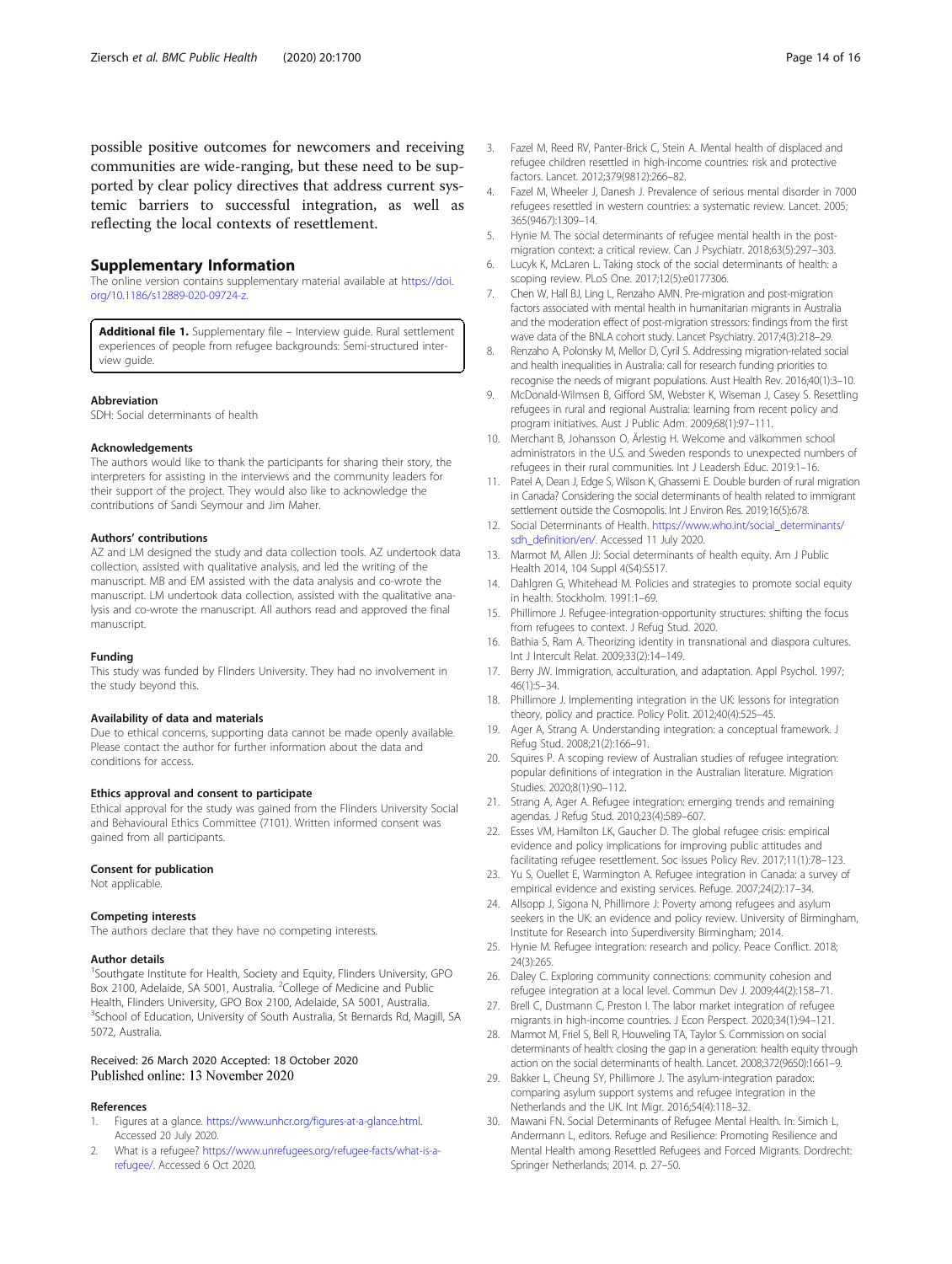- <span id="page-14-0"></span>31. Resettlement. <https://www.unhcr.org/en-au/resettlement.html>. Accessed 24 July 2020.
- 32. Refugee and Humanitarian Program. 2019. [https://immi.homeaffairs.gov.au/](https://immi.homeaffairs.gov.au/what-we-do/refugee-and-humanitarian-program/about-the-program/about-the-program) [what-we-do/refugee-and-humanitarian-program/about-the-program/about](https://immi.homeaffairs.gov.au/what-we-do/refugee-and-humanitarian-program/about-the-program/about-the-program)[the-program.](https://immi.homeaffairs.gov.au/what-we-do/refugee-and-humanitarian-program/about-the-program/about-the-program) Accessed 5 July 2019.
- 33. Population and migration statistics in Australia [\[https://www.aph.gov.au/](https://www.aph.gov.au/About_Parliament/Parliamentary_Departments/Parliamentary_Library/pubs/rp/rp1819/Quick_Guides/PopulationStatistics) [About\\_Parliament/Parliamentary\\_Departments/Parliamentary\\_Library/pubs/](https://www.aph.gov.au/About_Parliament/Parliamentary_Departments/Parliamentary_Library/pubs/rp/rp1819/Quick_Guides/PopulationStatistics) [rp/rp1819/Quick\\_Guides/PopulationStatistics\]](https://www.aph.gov.au/About_Parliament/Parliamentary_Departments/Parliamentary_Library/pubs/rp/rp1819/Quick_Guides/PopulationStatistics) Accessed 6 July 2019.
- 34. Feist H, Tan G, McDougall K, Hugo G. Enabling rural migrant settlement: A case study of the limestone coast. Adelaide: Australian Population Migration Research Centre; 2014.
- 35. Fozdar F, Hartley L. Refugee resettlement in Australia: what we know and need to know. Refug Surv Q. 2013;32(3):23–51.
- 36. A plan for Australia's future population [\[https://www.pm.gov.au/media/plan](https://www.pm.gov.au/media/plan-australias-future-population)[australias-future-population](https://www.pm.gov.au/media/plan-australias-future-population)] Accessed 21st March 2020, 2020.
- 37. Hynes P, Sales R. New communities: Asylum seekers and dispersal. Race Ethn 21st Century. 2010:39–61.
- 38. Stewart ES. UK dispersal policy and onward migration: mapping the current state of knowledge. J Refug Stud. 2011;25(1):25–49.
- 39. Wren K. Refugee dispersal in Denmark: from macro-to micro-scale analysis. Int J Popul Geogr. 2003;9(1):57–75.
- 40. Haugen S. "We feel like we're home": the resettlement and integration of Syrian refugees in smaller and rural Canadian communities. Refuge. 2019; 35(2):53–63.
- 41. Schech S. Silent bargain or rural cosmopolitanism? Refugee settlement in regional Australia. J Ethn Migr Stud. 2013;40(4):1–18.
- 42. van Kooy J, Wickes R, Ali A. Welcoming Regions. Melbourne: Monash Migration and Inclusion Centre; 2019.
- 43. Hugo G, Vas Dev S, Wall J, Young M, Sharma V, Parker K: Economic, social and civic contributions of first and second generation humanitarian entrants: final report. 2011.
- 44. Abdelkerim A, Grace M. Challenges to employment in newly emerging African communities in Australia: a review of the literature. Aust Soc Work. 2012;65(1):104–19.
- 45. Colic-Peisker V. Visibility, settlement success and life satisfaction in three refugee communities in Australia. Ethnicities. 2009;9(2):175–99.
- 46. Correa-Velez I, Barnett AG, Gifford SM, Sackey D. Health status and use of health services among recently arrived men with refugee backgrounds: a comparative analysis of urban and regional settlement in south-East Queensland. Aust J Prim Health. 2011;17(1):66–71.
- 47. Jewson A, Lamaro G, Crisp BR, Hanna L, Taket A. Service providers' experiences and needs in working with refugees in the Geelong region: a qualitative study. Aust J Prim Health. 2015;21(2):233–8.
- 48. Beiser M. Longitudinal research to promote effective refugee resettlement. Transcult Psychiatr. 2006;43(1):56–71.
- 49. Allotey P, Reidpath D, Manderson L. Addressing cultural diversity in Australian health services. Health Promot J Austr. 2002;13(2):29.
- 50. Khawaja NG, Hebbani A. Does employment status vary by demographics? An exploratory study of former refugees resettled in Australia. Aust Soc Work. 2018;71(1):71–85.
- 51. Casimiro S, Hancock P, Northcote J. Isolation and insecurity: resettlement issues among Muslim refugee women in Perth, Western Australia. Aust J Soc Issues. 2007;42(1):55–69.
- 52. Correa-Velez I, Gifford SM, McMichael C. The persistence of predictors of wellbeing among refugee youth eight years after resettlement in Melbourne, Australia. Soc Sci Med. 2015;142:163–8.
- 53. Ziersch A, Walsh M, Due C, Duivesteyn E. Exploring the relationship between housing and health for refugees and asylum seekers in South Australia: a qualitative study. Int J Environ Res Public Health. 2017;14(9):1036.
- 54. Neumann K. The settlement of refugees in Australia: a bibliography. Melbourne: Swinburne Institute for Social Research; 2016.
- 55. Au M, Anandakumar AD, Preston R, Ray RA, Davis M. A model explaining refugee experiences of the Australian healthcare system: a systematic review of refugee perceptions. BMC Int Health Hum Rights. 2019;19(1):22.
- 56. Dixon J, Welch N. Researching the rural–metropolitan health differential using the 'social determinants of health'. Aust J Rural Health. 2001;8(8):254–60.
- 57. Vasey K, Manderson L. Regionalizing immigration, health and inequality: Iraqi refugees in Australia. Administ Sci. 2012;2(1):47–62.
- 58. Curry O, Smedley C, Lenette C. What is "successful" resettlement? Refugee narratives from regional New South Wales in Australia. J Immigr Refug Stud. 2018;16(4):430–48.
- 59. Joyce L, Liamputtong P. Acculturation stress and social support for young refugees in regional areas. Child Youth Serv Rev. 2017;77:18–26.
- 60. Wessendorf S, Phillimore J. New migrants' social integration, embedding and emplacement in Superdiverse contexts. Sociology. 2019;53(1):123–38.
- 61. Australian Bureau of Statistics: Census of population and housing. 2016.
- 62. Strauss A, Corbin JM. Grounded theory in practice. Sage; 1997.
- 63. Ritchie J, Spencer L. Qualitative data analysis for applied policy research. In: Bryman A, Burgess RG, editors. Analyzing Qualitative Data. London: Routledge; 1994. p. 173–94.
- 64. Humanitarian Settlement Program. [https://www.dss.gov.au/settlement](https://www.dss.gov.au/settlement-services-programs-policy-settlement-services/humanitarian-settlement-program)[services-programs-policy-settlement-services/humanitarian-settlement](https://www.dss.gov.au/settlement-services-programs-policy-settlement-services/humanitarian-settlement-program)[program](https://www.dss.gov.au/settlement-services-programs-policy-settlement-services/humanitarian-settlement-program). Accessed 6 July 2019.
- 65. Baum FE, Ziersch AM, Zhang G, Osborne K. Do perceived neighbourhood cohesion and safety contribute to neighbourhood differences in health? Health Place. 2009;15(4):925–34.
- 66. De Jesus M, Puleo E, Shelton RC, Emmons KM. Associations between perceived social environment and neighborhood safety: health implications. Health Place. 2010;16(5):1007–13.
- 67. Ziersch A: Neighbourhood 'social infrastructure'for health: the role of social capital, fear of crime and area reputation. In: Encyclopedia of Environmental Health. Edited by Nriagu J. Burlington: Elsevier; 2011. p. 72–8.
- 68. Lamba N, Krahn H. Social capital and refugee resettlement: the social networks of refugees in Canada. J Int Migration Integ. 2003;4(3):335–60.
- McIntosh K, Kenny A, Masood M, Dickson-Swift V. Social inclusion as a tool to improve rural health. Aust J Prim Health. 2019;25(2):137–45.
- 70. Torres JM, Casey JA. The centrality of social ties to climate migration and mental health. BMC Public Health. 2017;17(1):600.
- 71. Kawachi I, Berkman LF. Social ties and mental health. J Urban Health. 2001; 78(3):458–67.
- 72. Simich L, Beiser M, Stewart M, Mwakarimba E. Providing social support for immigrants and refugees in Canada: challenges and directions. J Immig Minority Health. 2005;7(4):259–68.
- 73. Uchino BN. Social support and health: a review of physiological processes potentially underlying links to disease outcomes. J Behav Med. 2006;29(4): 377–87.
- 74. Almedom AM. Social capital and mental health: an interdisciplinary review of primary evidence. Soc Sci Med. 2005;61(5):943–64.
- 75. Holt-Lunstad J, Smith TB, Baker M, Harris T, Stephenson D. Loneliness and social isolation as risk factors for mortality: a meta-analytic review. Perspect Psychol Sci. 2015;10(2):227–37.
- 76. Carrington K, Marshall N. Building Multicultural Social Capital In Regional Australia. Rural Soc. 2008;18(2):117–30.
- 77. Correa-Velez I, Spaaij R. Upham S. 'We are not here to claim better services than any other': social exclusion among men from refugee backgrounds in urban and regional Australia. J Refug Stud. 2013;26(2): 163–86.
- 78. Paradies Y. A systematic review of empirical research on self-reported racism and health. Int J Epidemiol. 2006;35(4):888–901.
- 79. Paradies Y, Ben J, Denson N, Elias A, Priest N, Pieterse A, Gupta A, Kelaher M, Gee G. Racism as a determinant of health: a systematic review and metaanalysis. PLoS One. 2015;10(9).
- 80. Pascoe EA, Smart Richman L. Perceived discrimination and health: a metaanalytic review. Psychol Bull. 2009;135(4):531.
- 81. Priest N, Paradies Y, Trenerry B, Truong M, Karlsen S, Kelly Y. A systematic review of studies examining the relationship between reported racism and health and wellbeing for children and young people. Soc Sci Med. 2013;95: 115–27.
- 82. Schmitt MT, Branscombe NR, Postmes T, Garcia A. The consequences of perceived discrimination for psychological well-being: a meta-analytic review. Psychol Bull. 2014;140(4):921.
- 83. Beiser M, Hou F. Mental health effects of premigration trauma and postmigration discrimination on refugee youth in Canada. J Nerv Ment Dis. 2016;204(6):464–70.
- 84. Fozdar F, Torezani S. Discrimination and well-being: perceptions of refugees in Western Australia. Int Migr Rev. 2008;42(1):30-63.
- 85. Stark L, Plosky WD, Horn R, Canavera M. 'He always thinks he is nothing': the psychosocial impact of discrimination on adolescent refugees in urban Uganda. Soc Sci Med. 2015;146:173–81.
- 86. Ziersch A, Due C, Walsh M. Discrimination: a health hazard for people from refugee and asylum-seeking backgrounds. BMC Public Health. 2020;20(1):108.